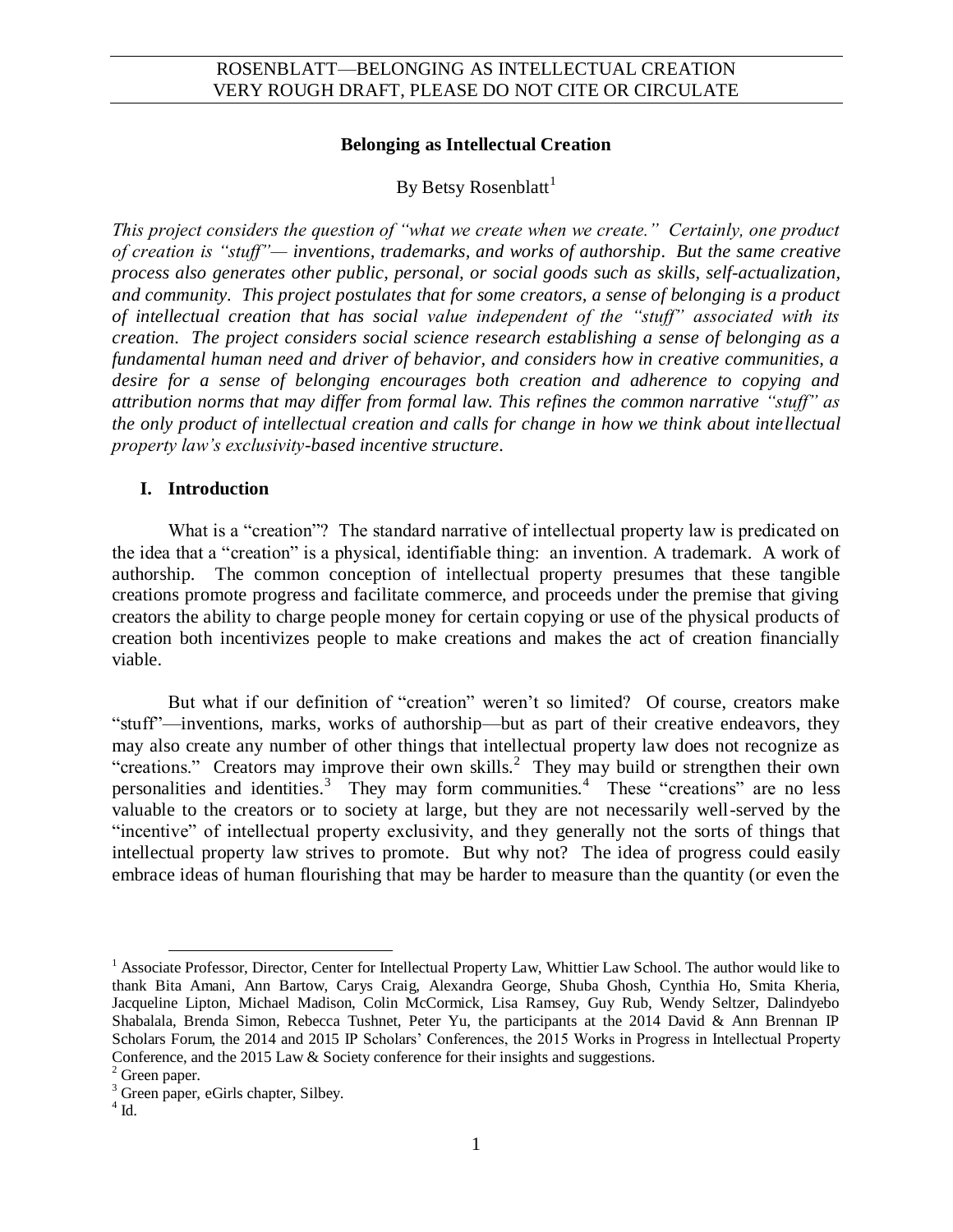quality) of inventions, marks, and works of authorship, but are no less important.<sup>5</sup> This paper suggests that one possible creation of intellectual endeavor is a sense of belonging, and that, as an intellectual creation, belonging is worth considering in the context of intellectual property law and policy.

Most normative theories of IP start from the premise of justifying and optimizing exclusivity.<sup>6</sup> Only a few qualitative studies and explorations of IP theory consider nonexclusivity benefits of creating, such as developing skills, self-determination, or selfactualization.<sup>7</sup> Even recent studies on the value of the public domain considered only the public domain's economic value, not its expressive or communicative value or its value in facilitating self-actualization, skill-building, or community through creation.<sup>8</sup> A robust body of intellectual property scholarship indicates that exclusivity and stuff-creation are not inextricably linked,<sup>9</sup> but although such scholars often discuss creative communities, they still come at the question of creation from a stuff-based standpoint. As William W. Fisher has noted, analyses of human flourishing in relation to intellectual property "are unusual in modern American legal scholarship, in part because they repudiate the principle central to both the dominant form of economic analysis and to the dominant form of contemporary liberalism: that the state ought to remain neutral concerning alternative conceptions of the good."<sup>10</sup> That rarity makes human flourishing analysis no less important, however.

In fact, many creators may be more concerned with human flourishing than with more standard ideas of "progress." Emprical study conducted by Jessica Silbey's revealed that many

6 See Merges, Fisher, Hughes, Opderbeck, Katyal, etcetera.

<sup>&</sup>lt;sup>5</sup>There is considerable debate among intellectual property scholars concerning the definition of "progress." [discuss] quality/quantity debate]; recent empirical study indicates that many creators may view "progress" in a different way altogether. Silbey, IP and Constitutional Equality. "Progress" for makers "appears to resonate less with quantity and quality of work and more with equality and distributive justice regarding their practices and experiences of work." Many artists from a variety of disciplines describe their interests in making art as focusing on, in significant part, the accomplishment of social or public benefits such as community-building. *See* Jessica Silbey, *Promoting Progress: A Qualitative Analysis of Creative and Innovative Production*, THE SAGE HANDBOOK OF INTELLECTUAL PROPERTY 515, 522, 525 (Matthew David & Debora Halbert, eds., 2014) (hereafter, Silbey, *Promoting Progress*).

<sup>7</sup> *See* Jessica Silbey, THE EUREKA MYTH (Press, 2014). Rosenblatt and Tushnet, *Transformative Works: Young Women's Voices on Fandom and Fair Use*, EGIRLS, ECITIZENS 385 (U. Ottawa Press, Jane Bailey & Valerie Steeves, eds., 2015).

<sup>8</sup> *See, e.g.* Erickson, Heald, et al., *Copyright and the Value of the Public Domain*, CREATe Working Paper 2015/01 (February 2015), http://papers.ssrn.com/sol3/papers.cfm?abstract\_id=2571220 (empirical study analyzing the economic value of public domain photos); Erickson, Kretschmer, and Mendis, *Copyright and the Economic Effects of Parody: An Empirical Study of Music Videos on the YouTube Platform and an Asessment of the Regulatory Options*, Intellectual Property Office (UK) (2013), [http://papers.ssrn.com/sol3/papers.cfm?abstract\\_id=2602698,](http://papers.ssrn.com/sol3/papers.cfm?abstract_id=2602698) *but see* Rosenblatt & Tushnet.

<sup>&</sup>lt;sup>9</sup> Add many cites; note my work on negative spaces and Madison's work on governing knowledge commons. This is true even of Even recent efforts, including those that recognize the inadequacy of a theories that "reduce[] human persons, human ideas, and human cultures to bits, memes, and utility machines," see David W. Opderbeck, *Beyond Bits, Memes and Utility Machines: A Theology of Intellectual Property as Social Relations*, 10:3 UNIV. OF ST. THOMAS L.R. 738 (2013) (summarizing social relations and virtue ethics theories of intellectual property and proposing a theory based on Christian theology). Madhavi Sunder and Carys Craig have each proposed relational theories of intellectual property [cites] with different results [describe], but even relational theories tend to focus on the relationship between creator and audience/user, rather than the human flourishing of creators. [work on this idea more].

 $\frac{10}{10}$  *Id.* at 1463.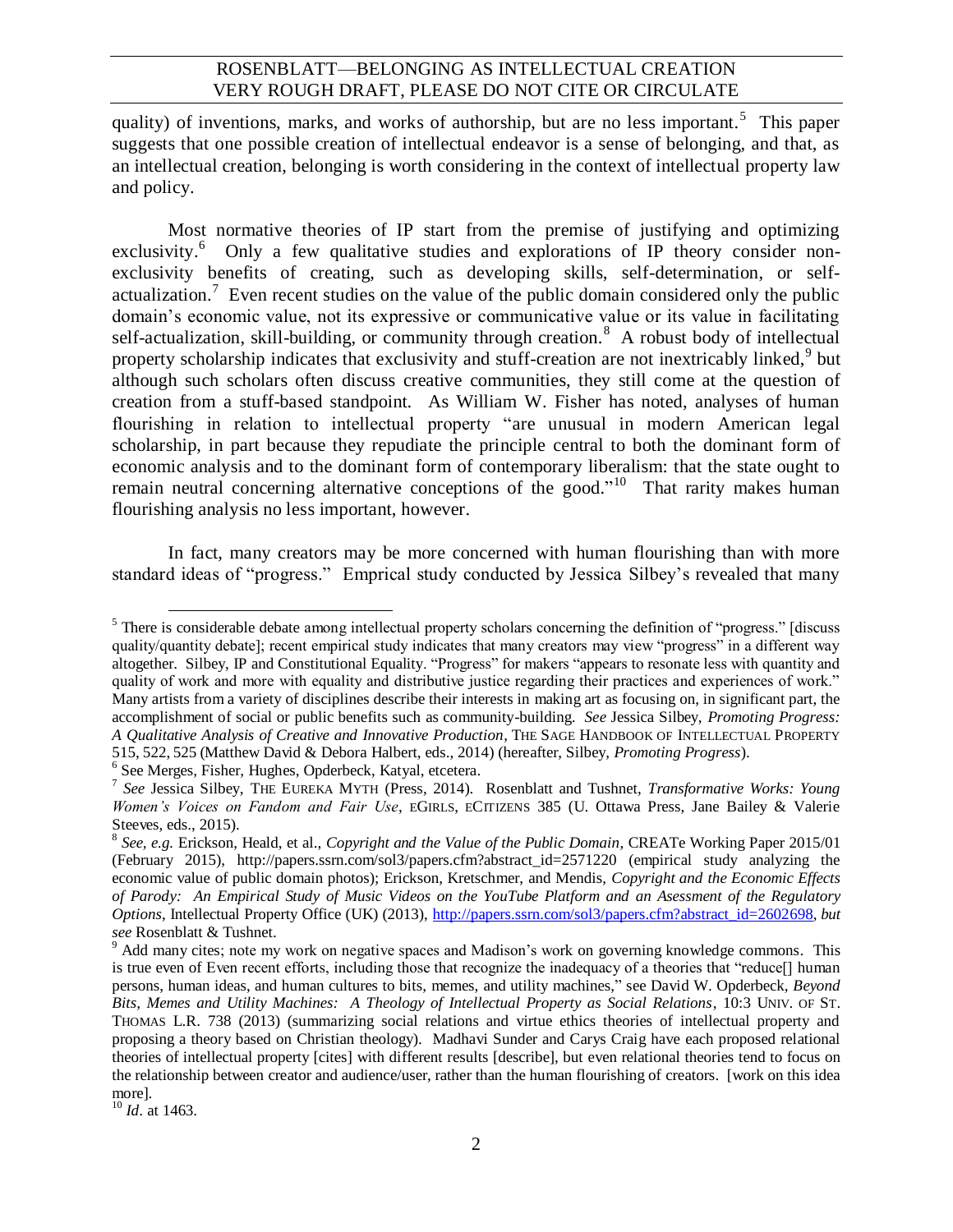artists study saw their mission as contributing their communities in ways that "helped, that brought pleasure, that connected people." This connection between people—separate from the objects created—was part of the artists' vision of "progress."<sup>11</sup> Yet the prevailing Constitutional interpretation of "progress" focuses exclusively on the production and advancement of material goods. For many creators, progress requires not only that they are able to produce goods, but also that those goods are available to the community that can benefit from them.<sup>12</sup> For these creators, formal intellectual property law is both over- and under- inclusive: it protects new works regardless of whether they provide public benefit, while creating unnecessary or cumbersome barriers to their use. $13$ 

<span id="page-2-0"></span>This is only one example of how economic benefits are far from the only, or even always the most important, benefits people gain from engaging in creative endeavors. Stuff-focused accounts of intellectual property map poorly onto what many creators have to say about what they believe they are creating when they engage in creative endeavors. Music students report that a sense of belonging to a community is the chief, and for some, the only, reason they participate in music programs.<sup>14</sup> Woodworkers in community programs value that the sense of community that they get from mentoring and working with others, which overshadows the physical artifacts of their participation.<sup>15</sup> Fans describe participating in fanwork-creating communities as a sort of "savior," providing them with community, empowerment, and enhanced sense of self.<sup>16</sup> Professional artists report a sense of belonging as a key aspect of their creative endeavors that drive them not only to create art, but also to engage in activities that support their artistic communities outside the context of capitalist market transactions.<sup>17</sup>

Furthermore, stuff-focused accounts of intellectual property do not account well for certain common aspects of creator behavior. Why do some people create when they are unlikely ever to see financial benefit from doing so? ["starving artist;" commercially unpopular works; negative spaces] Why do some creators give their works or inventions away for free, or decide not to rely on intellectual property exclusivity? Why do some creators engage in copying or attribution norms different from those imposed by formal intellectual property law?

I suggest that some of these answers can be found by examining the concept of belonging. Belonging is a fundamental need and the desire to belong is one of the most powerful

<span id="page-2-1"></span> $\overline{\phantom{a}}$ 

<sup>11</sup> *See* Silbey, *Promoting Progress, supra* note **Error! Bookmark not defined.**, at 534.

<sup>12</sup> *See* Silbey, *Promoting Progress, supra* note **Error! Bookmark not defined.**, at 534.

<sup>13</sup> *See* Silbey, *Promoting Progress, supra* note **Error! Bookmark not defined.**, at 534.

<sup>14</sup> June Countryman, *High school music programmes as potential sites for communities of practice – a Canadian study*, 11:1 MUSIC EDUC. RSCH. 93, 94-95 (2009).

<sup>&</sup>lt;sup>15</sup> Megan L. Ballinger, Lyn A. Talbot and Glenda K. Verrinder, *More than a place to do woodwork: a case study of a community-based Men's Shed*, 6:1 J. Men's Health 20, 24 (2009) (discussing how participating in activities such as mentoring at a woodworking-focused "men's shed" contributed to older men's senses of belonging and wellbeing).

<sup>16</sup> *See* Rosenblatt and Tushnet, *Transformative Works: Young Women's Voices on Fandom and Fair Use*, EGIRLS, ECITIZENS 385 (U. Ottawa Press, Jane Bailey & Valerie Steeves, eds., 2015).

<sup>17</sup> *See generally* Gordon Waitt & Chris Gibson, *The Spiral Gallery: Non-market creativity and belonging in a Australian country town*, 30 J. OF RURAL STUDIES 75 (2013) (Describing operation of an art gallery collective that "operates as a space to facilitate and legitimize the subjectivities of women and men as artists, to socialize, to earn an income . . . to form new community networks, and to generate a sense of 'belonging' based on reciprocal relationships of care."). [add more examples]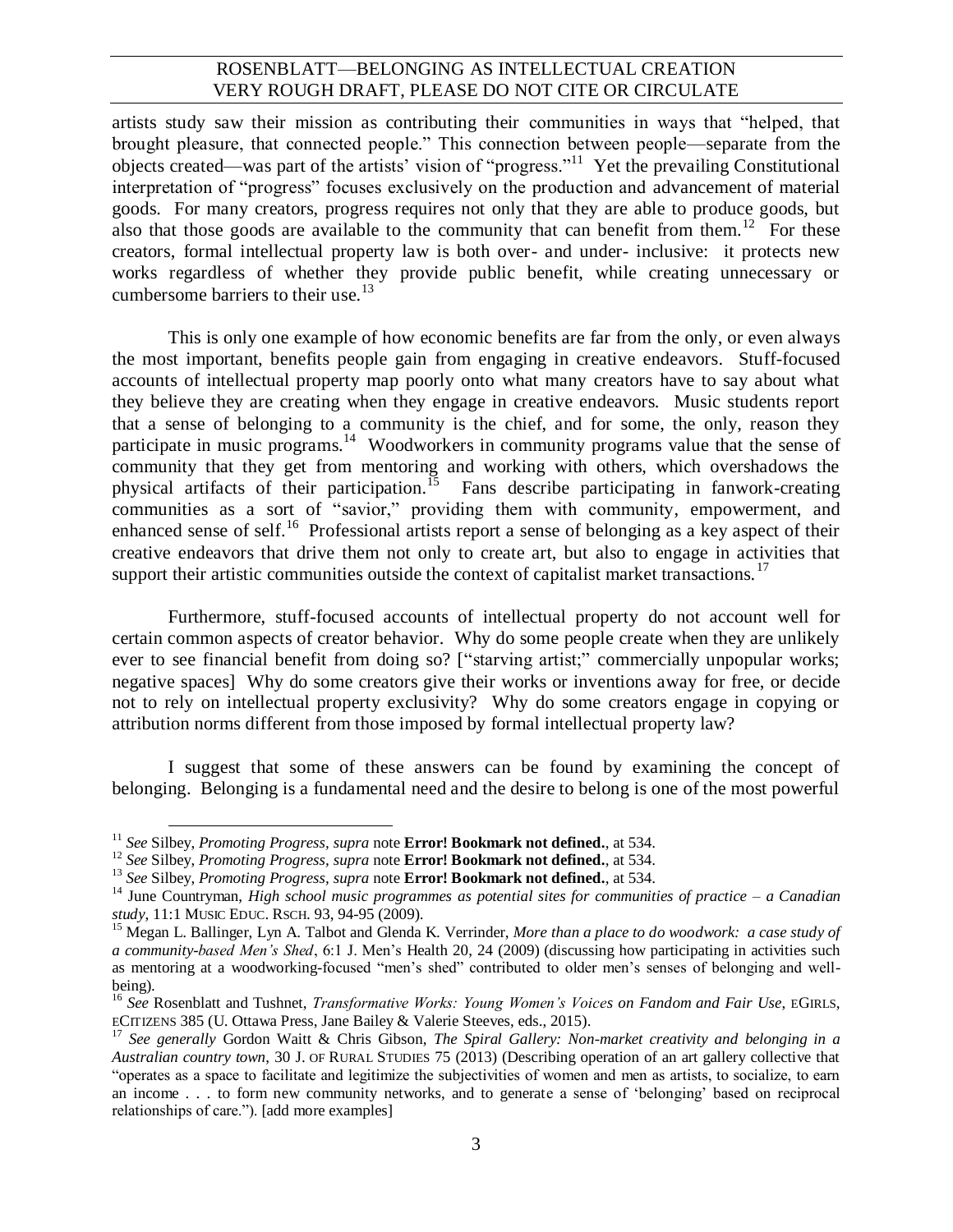drivers of human behavior. Belonging is, frequently, a product of creative endeavors that rivals "stuff" in importance and rivals exclusivity as an incentive to create. By examining belonging the conditions that promote and undermine it, its relationship with intellectual creation, I believe we can learn much about creative endeavor and find lessons that can guide intellectual law and policy toward human flourishing.

[add some summary of points below before roadmap]

Part II of this paper defines belonging and identifies conditions that are conducive or hostile to the creation of a sense of belonging. Part III of this paper explains how belonging is can be product of creative endeavor that is different from, but synergistic with, tangible products of creation. Part IV connects belonging with intellectual property law, first explaining how belonging can be incentivized or discouraged just as tangible creations can, and second explaining why belonging matters even in the context of promoting the creation of "stuff." Finally, Part V identifies some lessons that intellectual property law and policy can learn from examining belonging.

#### **II. How Does Belonging Work?**

#### <span id="page-3-3"></span><span id="page-3-2"></span><span id="page-3-1"></span><span id="page-3-0"></span>**A. Defining Belonging**

Belonging is a feeling—a personal and contextually-mediated emotion that people experience when they feel (a) secure, accepted, included, valued, and respected by a group; (b) connected or integral to the group; and  $(c)$  that their values are in harmony with the group.<sup>18</sup> This experience is a basic, and possibly innate, human need.<sup>19</sup> In his seminal work describing a hierarchy of human needs, Maslow placed the need for belonging subsidiary only to physiological survival and the need to feel safe and secure. 20 Psychologists describe it as a vital component to mental health that derives from the experience of being valued, needed, or accepted and fitting into a system or environment.<sup>21</sup> Sociologists describe it as a relationship between self and society that reflects a sense of ease with oneself and one's surroundings.<sup>22</sup>

 $\overline{a}$ <sup>18</sup> *See* Tracy Levett-Jones and Judith Lathlean, *The Ascent to Competence conceptual framework: an outcome of a study of belongingness*, 18 J. of Clinical Nursing 2870, 2872 (2009). Because the concept of belonging incorporates both a relationship of reciprocal value and a concept of "fit" with the group, having a sense of belonging is not the same as having social relationships—even close relationships. *See* Lambert et al., *To Belong is to Matter: Sense of Belonging Enhances Meaning in Life*, 39 Personality & Social Psych. Bulletin 1418, 1425 (2013).

<sup>19</sup> *See* Gregory M. Walton et al., *Mere Belonging: The Power of Social Connections*, J. PERSONALITY & SOCIAL PSYCH. 1, 2 (Oct. 24, 2011) (discussing studies); Barbara M. Newman and Philip R. Newman, *Group Identity and alienation: Giving the We Its Due*, 30:5 J. OF YOUTH AND ADOLESCENCE, 515, 520 (2001) (discussing evolutionary basis for a need for a sense of belonging); Tracy Levett-Jones et al., *Belongingness: A critique of the concept and implications for nursing education*, 27 NURSE EDUC. TODAY 210, 211 (2007) (same).

<sup>&</sup>lt;sup>20</sup> A. H. Maslow, *A theory of human motivation*, 50 PSYCH. REVIEW 370 (1943); MOTIVATION AND PERSONALITY 236 (1954).

<sup>21</sup> *See* Bonnie M. Hagerty, Reg Arthur Williams, and Hiroaki Oe, *Childhood Antecedents of Adult Sense of Belonging*, 58:7 J. OF CLINICAL PSYCH. 793 (2002) (describing belonging as vital to mental health); Hagerty and Patusky, *Developing a Measure of Sense of Belonging*, 44:1 NURSING RESEARCH 9, 9-10 (1995) (describing components of belonging experience).

<sup>22</sup> *See* Vanessa May, *Self, Belonging, and Social Change*, 45 SOCIOLOGY 363, 368 (2011).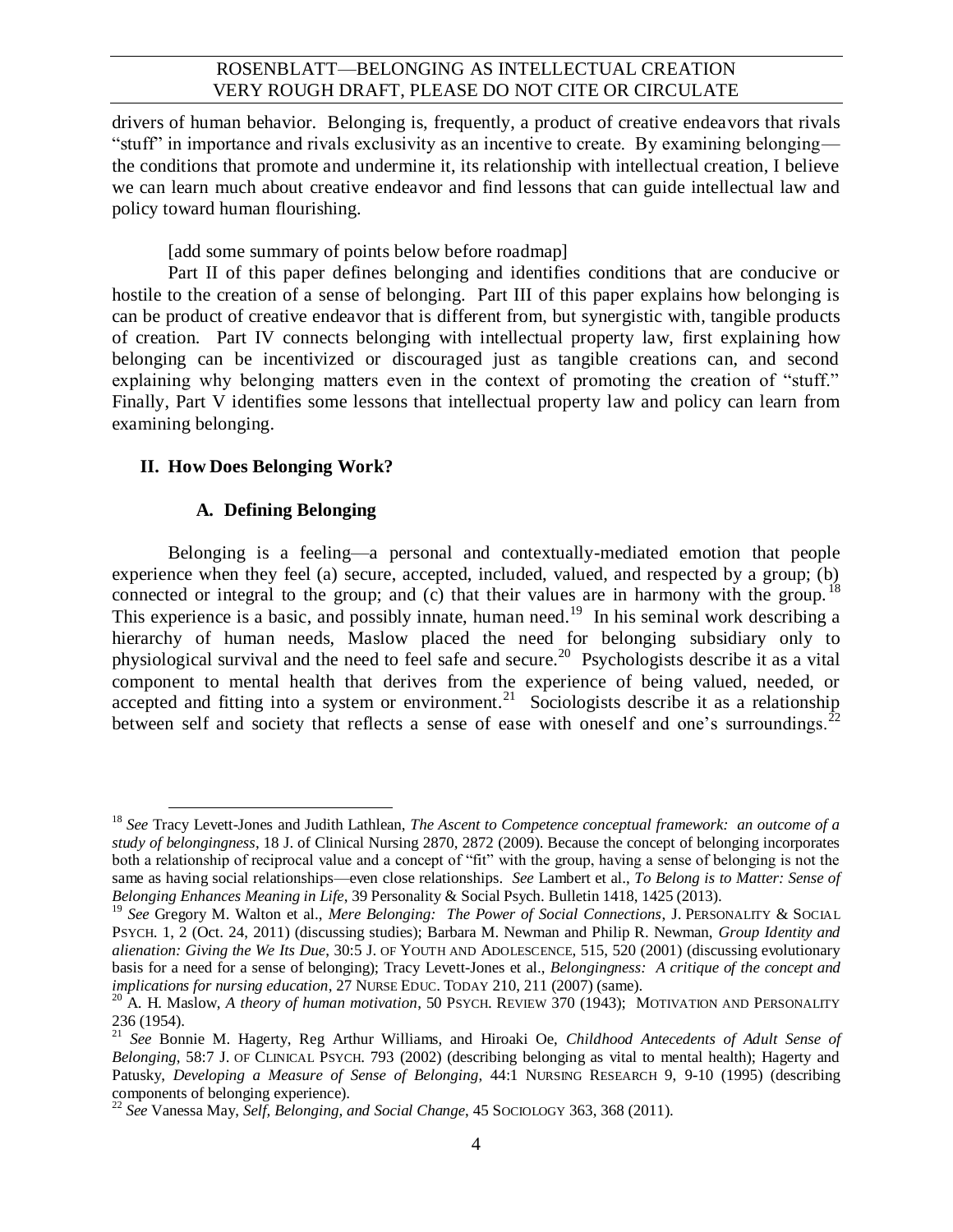Social scientists from many disciplines have concluded that a "sense of belonging" is a basic human value.<sup>23</sup>

<span id="page-4-2"></span>While individuals differ in how strongly they experience a need to belong and different cultures place greater or lesser stress on the importance of belonging in comparison with other values,  $24$  many consider it to be universal, fundamental, and pervasive across cultures. 25 Scholars have described it as one of the most far-reaching and integrative constructs currently available to understand human behavior.<sup>26</sup> In fact, research shows that attaining a sense of belonging is more important to well-being than one might initially expect. Empirical study has shown that a sense of belonging is strongly tied to whether people find life to be meaningful.<sup>27</sup> When people's sense of social connectedness is threatened, their IQ performance, their motivation to achieve, their physical health, and even their life expectancy decline.<sup>28</sup> Belonging to groups helps reduce the distress of subjective uncertainty, provides stability, and allows people to pursue collective goals.<sup>29</sup> Experiencing a sense of belonging provides a buffer against the anxiety of self-doubt, and can enable people to feel a sense of achievement.<sup>30</sup>

<span id="page-4-1"></span><span id="page-4-0"></span>Because belonging combines the "I" and the "we," it is closely tied to two related concepts: identity and community. From an identity perspective, the experience of belonging provides people with opportunities to "be" and "become" themselves by defining and enacting their own identities.<sup>31</sup> To a large degree, people define themselves by association.<sup>32</sup> Their concept of themselves derives from their social relations,<sup>33</sup> and part of their self-esteem derives from the groups to which they belong.<sup>34</sup> In creative communities, for example, people define themselves partly by what they make and partly by association with others who create similar types of things.<sup>35</sup> Participation in creative communities provides people with belonging, which in turn provides them with both self-definition and self-worth.<sup>36</sup>

<sup>23</sup> *See* Hagerty and Patusky, *supra* not[e 21,](#page-3-0) at 9.

<sup>24</sup> *See* Karen R. Whalley Hammell, *Belonging, occupation and human well-being: An exploration*, 81 Canadian J. of Occupational Therapy 39, 40-41 (2014).

<sup>25</sup> *Id.*; *see also* Hagerty and Patusky, *supra* note [21,](#page-3-0) at 9; Levett-Jones et al., *supra* note [19,](#page-3-1) at 211.

<sup>&</sup>lt;sup>26</sup> R. Baumeister and M. Leary, *The need to belong: Desire for interpersonal attachments as a fundamental human motivation*, 117:3 Psych. Bulletin 487 [GET] (1995).

<sup>27</sup> *See generally* Lambert et al., *supra* not[e 18.](#page-3-2)

<sup>28</sup> *See* Walton et al., *supra* note [19,](#page-3-1) at 1 (noting examples of belonging's positive impact on people, including increased IQ and longer life, 3 (discussing motivation to achieve studies); Levett-Jones et al, *supra* note [19,](#page-3-1) at 213 (discussing studies).

<sup>29</sup> *See* Lambert et al., *supra* not[e 18,](#page-3-2) at 1419-20.

<sup>30</sup> *See* Matthew T. Crawford and Lucy Salaman, *Entitativity, identiy, and the fulfilment of psychological needs*, 48 J. OF EXPERIMENTAL SOCIAL PSYCH. 726, 727-29 (2012).

<sup>&</sup>lt;sup>31</sup> Cite Levett-Jones et al studies; others.

<sup>&</sup>lt;sup>32</sup> Wolfgang Steinel et al., *How intragroup dynamics affect behavior in intergroup confliect: The role of group norms, prototypicality, and need to belong*, 13 GROUP PROCESSES & INTERGROUP RELATIONS 779, 780 (2010).

<sup>33</sup> Barbara M. Newman and Philip R. Newman, *Group Identity and alienation: Giving the We Its Due*, 30:5 J. OF YOUTH AND ADOLESCENCE, 515, 518 (2001).

<sup>34</sup> Emanuele Castano et al., *I Belong, therefore, I Exist: Ingroup Identification, Ingroup Entitativity, and Ingroup Bias*, 28 Personality and Social Psych. Bull.135, 136 (2002).

<sup>&</sup>lt;sup>35</sup> Insert cites and discussions from case studies; Spiral Gallery; first person accounts.

<sup>36</sup> *See* Walton et al., *supra* not[e 19,](#page-3-1) at 2.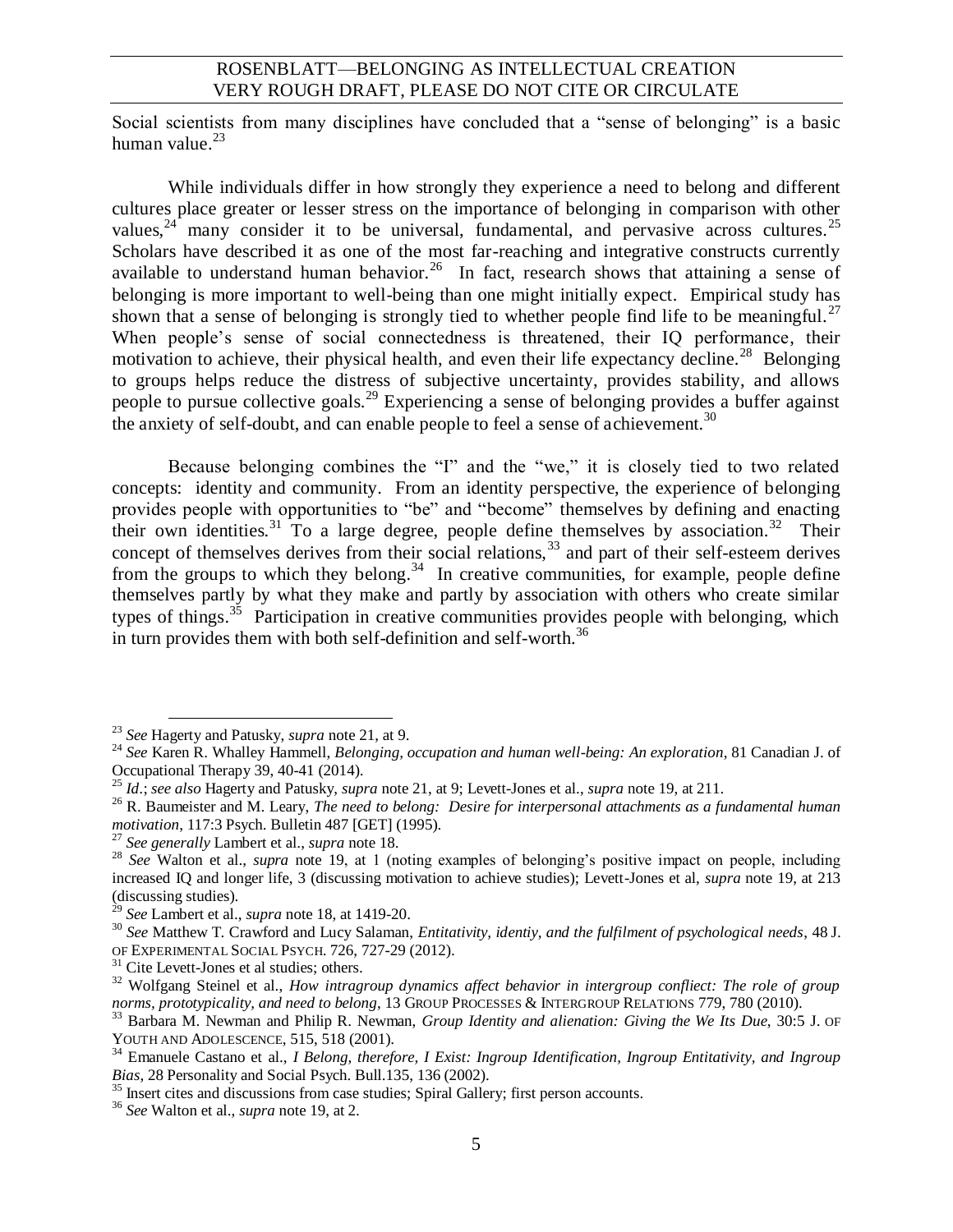<span id="page-5-0"></span>Like identity, community both defines and is defined by belonging.<sup>37</sup> Psychologists define community as "the perception of similarity with others, an acknowledged interdependence with others, a willingness to maintain this interdependence by giving or doing for others what one expects from them, [and] the feeling that one is part of a larger dependable and stable structure."<sup>38</sup> In modern Western society, a sense of community tends to develop among people who have shared interests, and tends to satisfy community members' need for belonging.<sup>39</sup> For a community to persist, members must find the association to be rewarding—for example, they may derive status, acceptance, success, or a sense of competence from belonging to the community. $40$ 

Belonging is also a major motivator of behavior.<sup>41</sup> People adopt goals and norms from their communities of interest, which influence not only their public behavior, but also their internally-held beliefs about nearly everything—even what they find interesting.<sup>42</sup> One study, for example, found that when students discovered even minor social commonalities with a math major—such as discovering that they shared a birthday— their interest in math increased.<sup>43</sup> People who experience belonging are even more motivated to achieve.<sup>44</sup> People who experience belonging are likely to trust members of a shared community,  $45$  and will help other community members even at personal cost to themselves.<sup>46</sup>

Boundaries are relevant to belonging: the idea that one may belong to a community necessarily implies that others do not.<sup>47</sup> However, although people often experience belonging to an ingroup at least partly by comparing themselves to or setting themselves apart from an outgroup,<sup>48</sup> belonging is not necessarily oppositional. Experiencing belonging requires an awareness of a connection between self and group, but not necessarily a comparison with outsiders.<sup>49</sup> The more a group member perceives a group as a real entity—in social science terms, the more "entitativity" the in-group has—the more they experience a sense of belonging in the group.<sup>50</sup> For this reason, although belonging implies the existence of boundaries, those boundaries need not be rigid; they can be porous and fuzzy, and different people may draw different boundaries. People often belong to multiple groups, and can hold multiple identities at

 $\overline{\phantom{a}}$ <sup>37</sup> *See* Terri Mannarini, Alessia Rochira, and Cosimo Talo, *How Identification Processes and Intercommunity Relationships Affect Sense of Community*, 40:8 J. OF COMMUNITY PSYCH. 951, 952 (2012).

<sup>38</sup> Patricia Obst, Lucy Zinkiewicz, and Sandy G. Smith, *Sense of Community in Science Fiction Fandom, Part 1: Inderstanding Sense of Community in an International Community of Interest*, 30:1 J. COMMUNITY PSYCH. 87, 88 (2002).

<sup>39</sup> *Id.*

<sup>40</sup> *Id.*

<sup>41</sup> Gregory M. Walton et al., *Mere Belonging: The Power of Social Connections*, J. PERSONALITY & SOCIAL PSYCH. 1 (Oct. 24, 2011)

<sup>42</sup> *Id.*

<sup>43</sup> *Id.* at 9.

 $^{44}$  *Id.* at 2.

<sup>45</sup> *See* Ling Zhao et al., *Cultivating the sense of belonging and motivating user participation in virtual communities: A social capital perspective*, 32 INT'L J. OF INFO. MGMT. 574, 578 (2012).

 $46$  Cite

<sup>47</sup> Obst et al., *supra* note [38,](#page-5-0) at 89.

<sup>48</sup> Castano, et al., *supra* not[e 34,](#page-4-0) at 136.

<sup>49</sup> Lowell Gaertner et al.*, Us Without Them: Evidence for an Intragroup Origin of Positive In-Group Regard*, 903 J. PERSONALITY & SOCIAL PSYCH. 426, 428 (2006) (discussing complications in literature).

<sup>50</sup> *Id*. at 436 Castano, et al., *supra* note [34,](#page-4-0) at 136.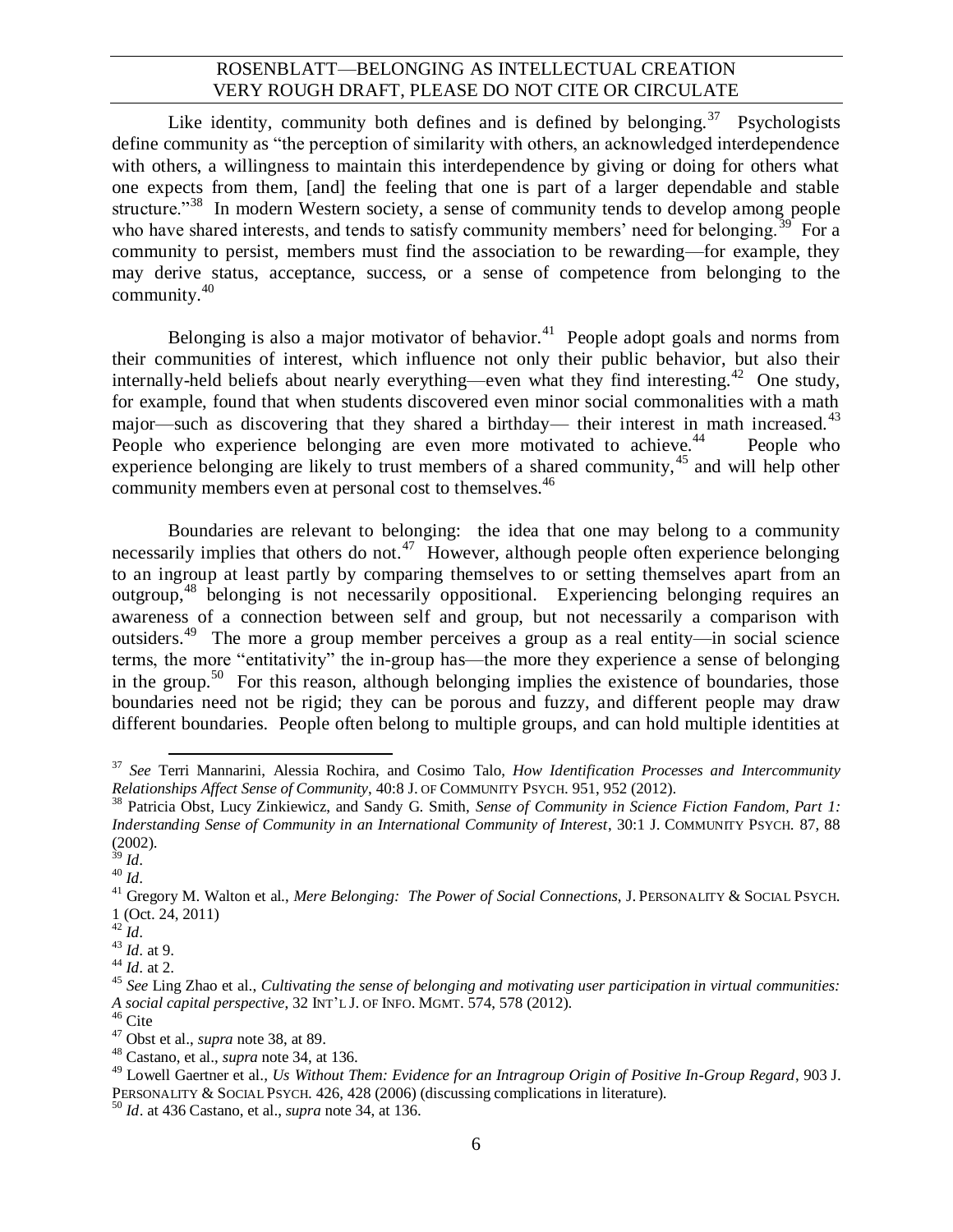once.<sup>51</sup> For example, people often hold separate identities associated with their nationality and their religion, and feel a sense of belonging in each community.<sup>52</sup> In the context of intellectual creation, people can belong to groups with their own copying and attribution norms and follow the law at the same time, as long as the law and norms don't conflict with each other.

Finally, belonging is personal. Although it is socially-mediated, it is a feeling experienced by individuals based on their own experiences. Thus, although boundaries matter, they may often be drawn by the person experiencing (or not experiencing) belonging—not by the group as a whole.<sup>53</sup> This is not to say that belonging lacks power dynamics or gatekeepers. Often the question of belonging is tied up with questions of authenticity or qualification that can exclude people, sometimes unnecessarily or unfairly. Some groups have gatekeepers who define who's "in" and who's "out" (or at least purport to do so), and those gatekeepers can act as meaningful barriers to belonging. Other groups depend on threshold conditions such as attaining a particular academic degree or professional qualification. But in its most basic form, one need not necessarily be accepted by all—or even any—members of a group to experience belonging. One need only *perceive* acceptance, inclusion, value, respect, connection, and "fit." This will depend largely on the individual's subjective experience of interactions with in-group and outgroup members. For most, it will depend in part on how the group defines itself, but it need not. Therefore, not only may group boundaries be fluid, but different group members may define the group differently.

[add discussion of how belonging is a thing about individuals and not about firms. Need this here to plant seeds for later.]

The discussion above shows that belonging is a fundamental need that individuals experience as intertwined with their senses of self and community, that individuals create themselves through interaction with others, that motivates their behavior. In the following section, I discuss how individuals create belonging, what conditions promote belonging, and what conditions undermine it.

#### **B. Creating and Undermining Belonging**

Belonging is born of interaction. People develop the basic components of belonging mutual acceptance, inclusion, value and respect; connection; and "fit" with the group's values when they interact with and become visible to group members.<sup>54</sup> Developing the sense of comfort required for belonging usually requires repeated or prolonged interaction, but this

 $\overline{a}$ <sup>51</sup> *See* May, *supra* not[e 22,](#page-3-3) at 370.

<sup>52</sup> Francesco Belvisi, *Legal Pluralism and Problems of Legal Application*, UNIV. OF LEICESTER SCH. OF LAW RSCH. PAPER NO. 14-05, (2014)

 $53$  Being ostracized from a group, however, undermines a sense of belonging and causes great emotional pain as a result. *See* TV Ostracism study.

<sup>54</sup> *See* Newman and Newman, *supra* note [19,](#page-3-1) at 521; Blokland & Nast, *supra* note [59,](#page-7-0) at 1155 (describing importance of recognition to experience of belonging).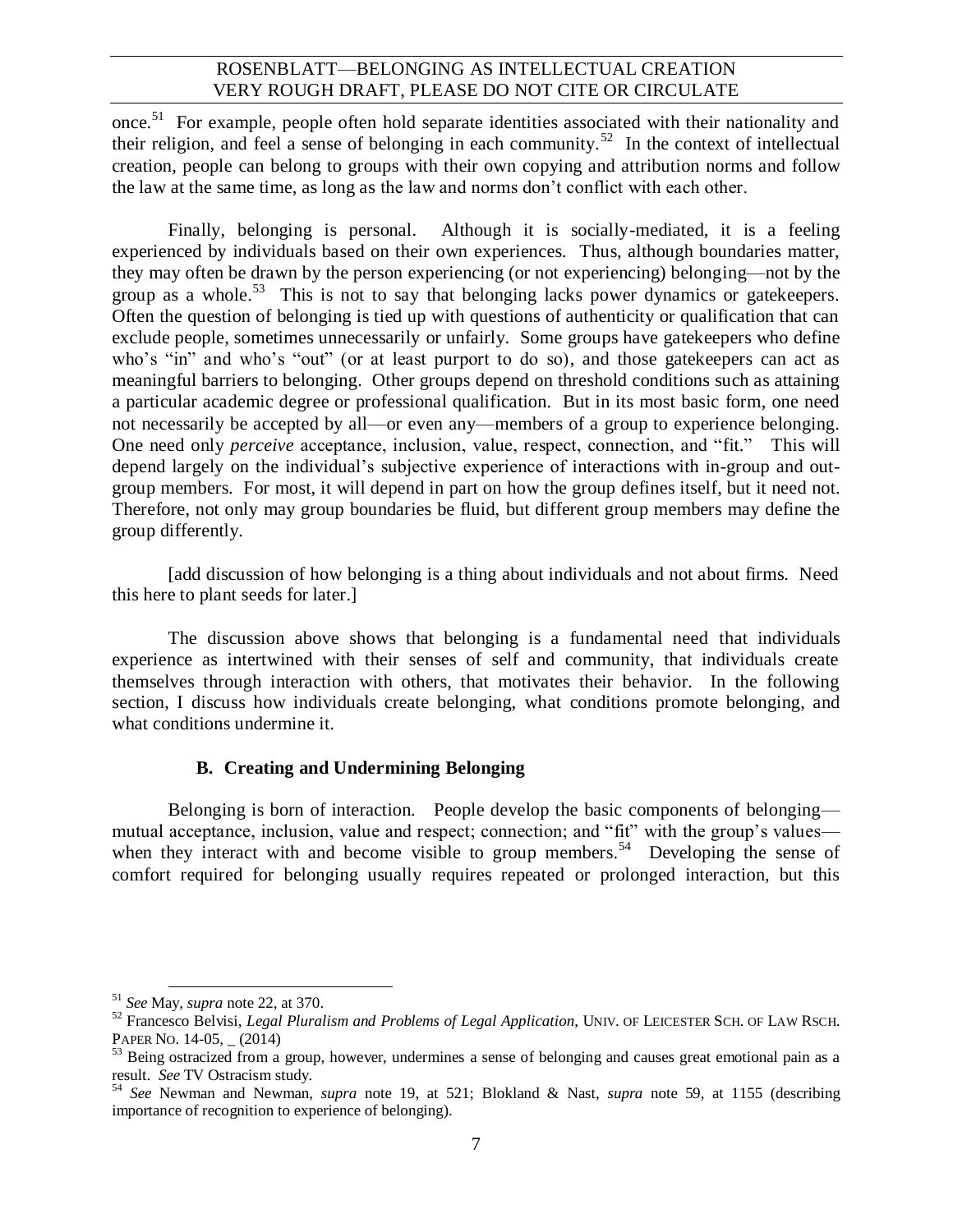interaction need not take place in-person; in fact, studies show that a strong sense of community can form without geographic proximity and in the absence of regular face-to-face contact.<sup>55</sup>

Studies show that several conditions strongly promote the development of a sense of belonging. Belonging tends to develop in communities of **shared endeavor.** When community members work on related tasks, engage in creative collaboration, or strive toward a shared goal, they are more likely to experience belonging. Researchers hypothesize that a sense of shared endeavor provides participants with a feeling of group legitimacy and common identity that inspires members to participate, gives meaning to their actions, and results in the development of relationships that foster a sense of belonging.<sup>56</sup> To the extent that the group's core behavior is a particular sort of creative endeavor, therefore, participants in that endeavor may develop a sense of belonging by creating or contributing to that type of work or invention. Relatedly, individuals are more likely to develop and maintain a sense of belonging when they have the **opportunity to participate in decision-making** (for themselves, or for the group as a whole) about the shared endeavor.<sup>57</sup> Thus, a sense of belonging is not merely the result of individuals internalizing shared conditions, but the result of individuals contributing in some way to those conditions.<sup>58</sup>

<span id="page-7-0"></span>For a community to persist, members must also find the association to be **rewarding**. Being **recognized and acknowledged** as a member of a community is a dominant form of reward that both promotes a sense of belonging and motivates participation in the group.<sup>59</sup> Other important rewards include **status, acceptance, success, or a sense of competence** from belonging to the community.<sup>60</sup> I suggest that this need for reward may be one reason why members of creative communities persist in creating: not (only) because they crave financial remuneration, but (also) because they crave the reward of acceptance, acknowledgement, and competence, and the resulting sense of belonging, that comes from creating and having one's work recognized or appreciated by community members. Studies bear this out: People create in order to belong to creative communities, and they are motivated to create by belonging to those

l <sup>55</sup> Patricia Obst, Lucy Zinkiewicz, and Sandy G. Smith, *Sense of Community in Science Fiction Fandom, Part 1: Inderstanding Sense of Community in an International Community of Interest*, 30:1 J. COMMUNITY PSYCH. 87, 97 (2002).

<sup>56</sup> *See* Countryman, *supra* note [14,](#page-2-0) at 98, 107 (describing roles of shared endeavor, mutual engagement, and creative collaboration in forming community).

<sup>57</sup> *See* May, *supra* note [22,](#page-3-3) at 369 (discussing importance of ability to make decisions in fostering belonging); Countryman, *supra* note [14,](#page-2-0) at 102-103, 107 (describing role of self-direction and autonomy in creative decisionmaking in creating a sense of belonging among music students); *See* Matthew D. Thibeault, *From compliance to creative rights in music education: Rethinking intellectual property in the age of new media*, 14:1 MUSIC EDUCATION RSCH. 103, 109-110 (2102) (discussing how self-directed creative access to copyrighted materials enhances music students' sense of belonging).

<sup>58</sup> *See* May, *supra* not[e 22,](#page-3-3) at 369.

<sup>59</sup> *See* Samuel Pehrson et al, *Is everyone Irish on St. Patrick's Day? Divergent expectations and experiences of collective self-objectification at a multicultural parade*, 53 British J. of Social Psych. 249, 250 (2014) (noting that having one's identity acknowledged promotes belonging and participation); Talja Blokland & JuliaNast, *From Public Familiarity to Comfort Zone: The Relevance of Absent Ties for Belonging in Berlin's Mixed Neighbourbods*, 38:4 Int'l J. of Urban & Regional Rsch. 1142, 1155 (2014) (finding that "recognizing and being recognized" creates a "comfort zone" that allows people to experience a sense of belonging). <sup>60</sup> *Id.*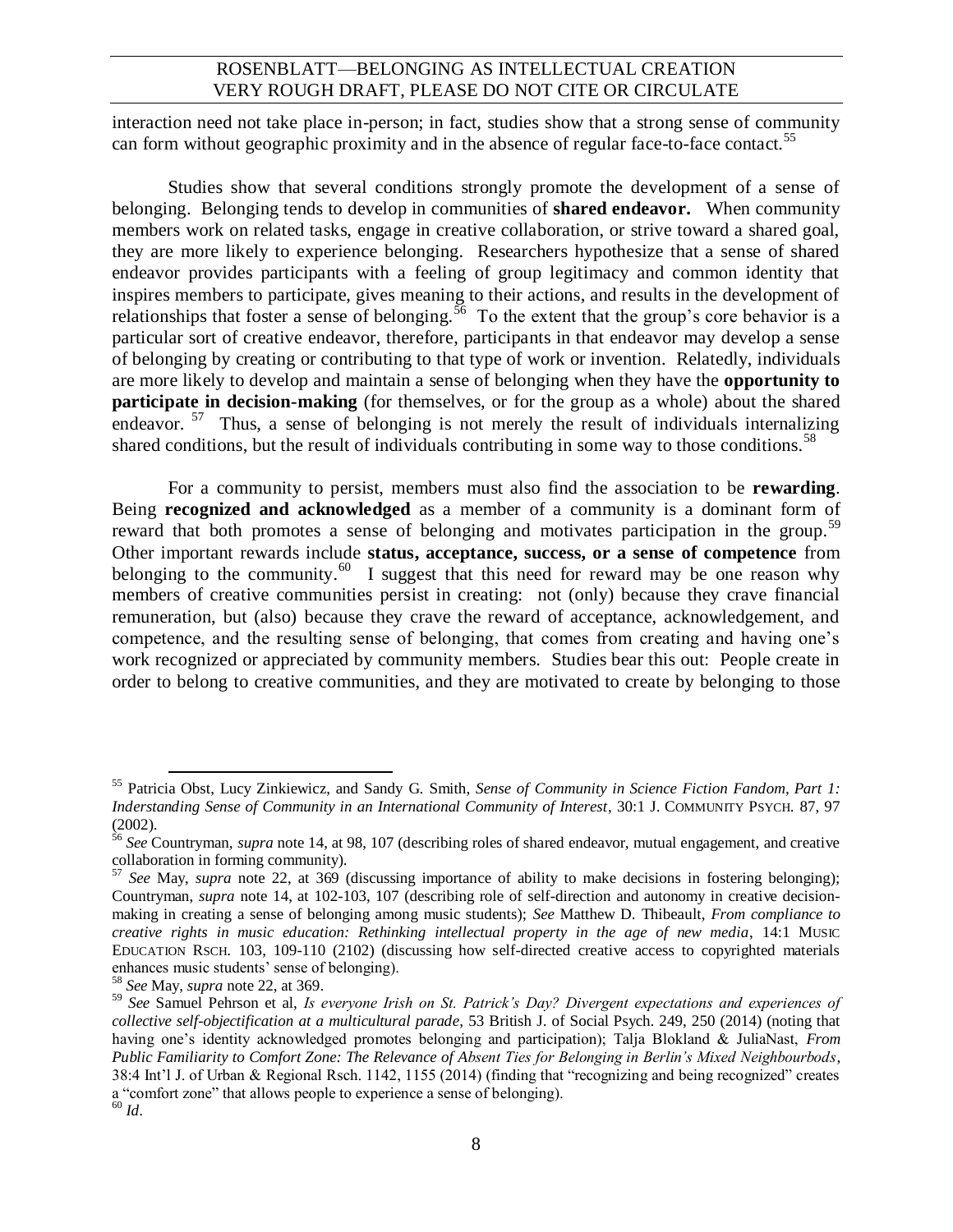communities. 61 Belonging is less consistent with conditions that encourage competition or secrecy rather than cooperation or sharing. $62$ 

<span id="page-8-0"></span>Belonging is synergistic with **shared values** and **mutual trust.** The greater the belief uniformity in a group, the more likely its members will feel belonging,  $63$  and people who share values with a community are more likely to experience a sense of belonging in that community.<sup>64</sup> Relatedly, people who experience a sense of belonging with a community tend to shape, <sup>65</sup> adopt,<sup>66</sup> and enact the values of that community,<sup>67</sup> which in turn reinforces their sense of belonging with the community.<sup>68</sup> Without shared values, communities are less able to withstand centrifugal forces, so the continued existence of a community of belonging is contingent upon a degree of commitment to a set of shared values.<sup>69</sup> In contrast, people's feeling of belonging erodes when they are asked (by the community or an outsider) to comply with norms that don't conform to their own.<sup>70</sup> Similarly, mutual trust is a major aspect of belonging.<sup>71</sup> When community members are able to trust each other to follow established norms and rules, that fosters a sense of belonging among community members.<sup>72</sup> People who experience belonging generally feel trusted and respected.<sup>73</sup> Lack of trust is a major barrier to the forming of communities of belonging.<sup>74</sup>

<span id="page-8-1"></span>As alluded to above, there are also conditions that inhibit belonging. Individuals who experience ostracism or exclusion are less likely to experience belonging,  $^{75}$  and gatekeepers who

 $\overline{a}$  $61$  Cite to music studies; Walton et al.

<sup>62</sup> Carolin Haeussler, *Information-sharing in academia and the industry: A comparative study*, 40 RSCH. POL'<sup>Y</sup> 105, 106, 117 (2011) (noting that academic scientists more often hold pro-sharing norms while industry scientists more often share information only on a reciprocal basis).

<sup>63</sup> *See* Stroope, *supra* not[e 64,](#page-8-0) at 580.

<sup>64</sup> *See* Samuel Stroope, *How Culture Shapes Community: Bible Belief, Theological Unity, and a Sense of Belonging in Religious Congregations*, 52 The Sociological Q. 568, 573, 580 (2011); Antony Zogg and Tony Hooper, *Does the Need to Belong Drive Risky Online Behavior?*, PROCEEDINGS OF THE 4TH INT'L CONFERENCE ON INFO. SYSTEMS MGMT. AND EVALUATION (2013).

<sup>65</sup> *See* Samuel Pehrson et al, *Is everyone Irish on St. Patrick's Day?Divergent expectations and experiences of collective self-objectification at a multicultural parade*, 53 British J. of Social Psych. 249, 250 (2014) ("behavior actively shapes group norms in a deliberate way rather than merely following them")

<sup>66</sup> *See* Newman and Newman, *supra* note [19,](#page-3-1) at 524.

<sup>67</sup> *See* Steinel et al, *supra* not[e 32,](#page-4-1) at 781.

<sup>68</sup> *See id*.

<sup>69</sup> *See* Samuel Stroope, *How Culture Shapes Community: Bible Belief, Theological Unity, and a Sense of Belonging in Religious Congregations*, 52 The Sociological Q. 568, 573 (2011).

<sup>70</sup> *See* Levett-Jones, et al., *supra* note \_, at \_.

<sup>71</sup> *See* Ling Zhao et al., *Cultivating the sense of belonging and motivating user participation in virtual communities: A social capital perspective*, 32 INT'L J. OF INFO. MGMT. 574, 578 (2012); Jackie Lawson et al. *'It's like having a day of freedom, a day off from being ill':Exploring the experiences of people living with mental health problems who attend a community-based arts project, using interpretative phenomenological analysis*, 19 J. OF HEALTH PSYCH. 765, 766 (2014).

<sup>72</sup> *See* Hsiu-Fen Lin, *Determinants of successful virtual communities: Contributions from system characteristics and social factors,* 45 INFO. & MGMT. 522, 523 (2008).

<sup>73</sup> Jackie Lawson et al. *'It's like having a day of freedom, a day off from being ill':Exploring the experiences of people living with mental health problems who attend a community-based arts project, using interpretative phenomenological analysis*, 19 J. OF HEALTH PSYCH. 765, 766 (2014).

<sup>74</sup> *Id.*

 $75$  TV study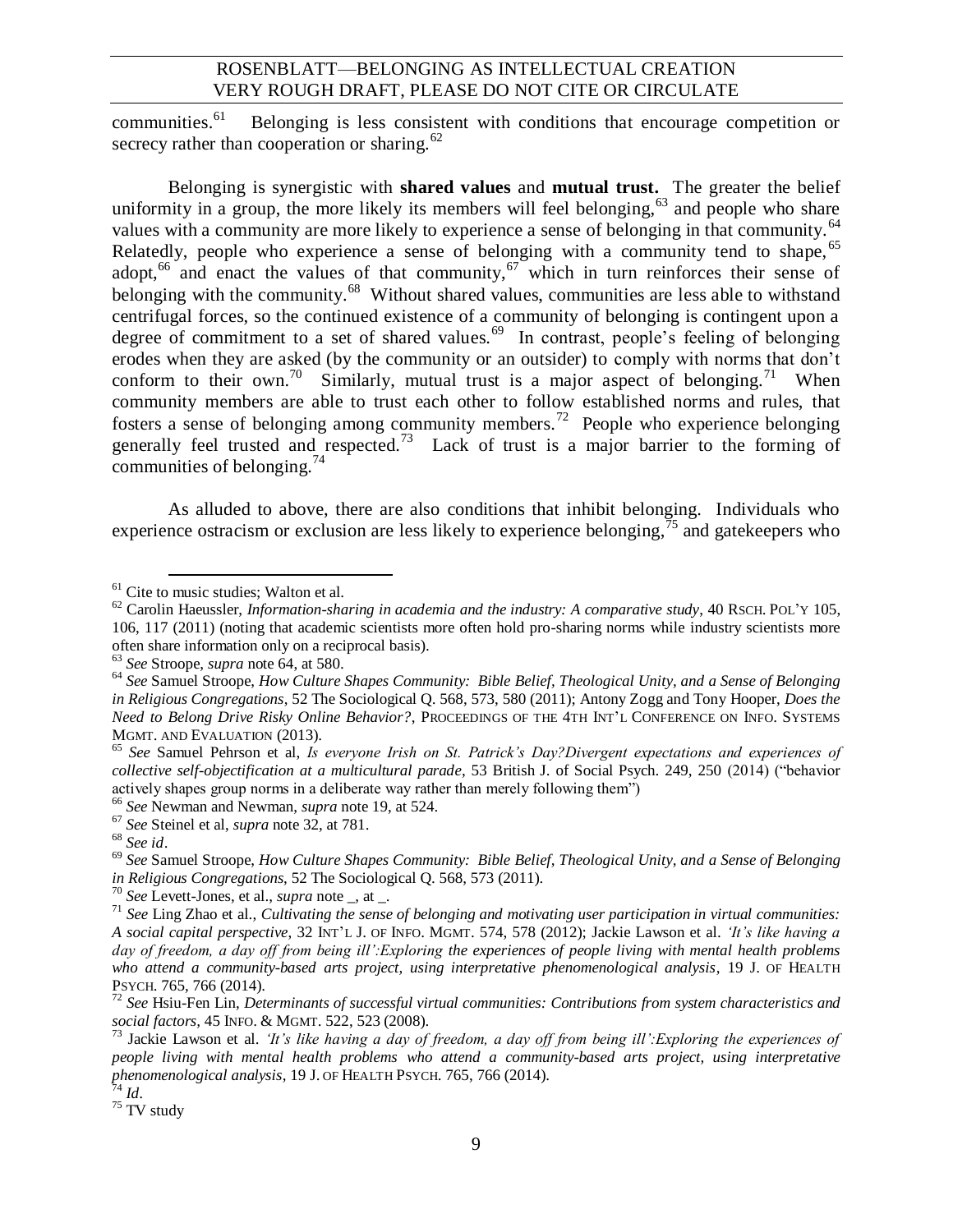impose (or purport to impose) qualifications for community membership or engagement in shared endeavors can frustrate belonging for those left out in the cold. Exclusivity of group membership can enhance entitativity (and hence a sense of belonging) for those within the group,<sup>76</sup> but can create barriers to group entry and discourage a sense of belonging for those who have difficulty breaking in.

With these conditions in mind, I suggest that creative communities are often well-suited to developing belonging: they unite people around types of creative endeavor, and they provide opportunities for people to experience a sense of competence and accomplishment. It seems, however, that some sorts of creative communities are more likely than others to foster a sense of belonging: those that provide opportunities for recognition, collaboration, and status; and those that embrace shared norms and facilitate trust among members. The following section conceptualizes and discusses belonging as an intellectual creation similar to, but different from, the "stuff" that creators make when they engage in creative endeavors.

#### <span id="page-9-0"></span>**III.Belonging As Intellectual Creation**

Empirical evidence shows that participants in creative endeavors often experience a sense of belonging as a result of their participation. For example, studies of community arts programs directed show that that participants experience a sense of belonging and attain a sense of empowerment drawn from gaining an identity as an artist within a community.<sup>77</sup> Studies of science fiction and media fans show that individuals who engage in creative fandom such as writing fan fiction experience a sense of belonging and identity as a result.<sup>78</sup> A study of a regional art gallery established that the participants who worked there experienced a powerful sense of belonging and identity artists and fueled their participation in gallery activities.<sup>79</sup> Case studies into writers of open source software,<sup>80</sup> roller derby participants,<sup>81</sup> wiki contributors,<sup>82</sup> chefs,  $83$  scholars,  $84$  and athletes  $85$  demonstrate that participants value the sense of community and

 $\overline{a}$ <sup>76</sup> Lowell Gaertner et al.*, Us Without Them: Evidence for an Intragroup Origin of Positive In-Group Regard*, 903 J. PERSONALITY & SOCIAL PSYCH. 426, 436 (2006); Castano, et al., *supra* not[e 34,](#page-4-0) at 136.

<sup>77</sup> *See, e.g.*, Lawson et al., *supra* note **Error! Bookmark not defined.**, at 766; Anne W. Lipe, et al., *The effects of an arts intervention program in a community mental health setting: A collaborative approach*, 39 The Arts in Psychotherapy 25, 26, 29 (2012).

<sup>78</sup> *See* Green Paper; Patricia Obst, Lucy Zinkiewicz, and Sandy G. Smith, *Sense of Community in Science Fiction Fandom, Part 1: Inderstanding Sense of Community in an International Community of Interest*, 30:1 J. COMMUNITY PSYCH. 87, 97 (2002); Tushnet, *Payment in Credit* [add full cite] (discussing community among creators of fan fiction).

<sup>79</sup> *See generally* Waitt & Gibson*, supra* not[e 17.](#page-2-1)

<sup>80</sup> See Rebecca Giblin, *Physical World Assumptions and Software World Realities (and Why There are More P2P Software Providers than Ever Before)*, 35 COLUM. J. L. & THE ARTS 57, 102 (2011) (identifying "strong norms in the software development community that promote sharing [software secrets] with the world"). [add discussion of free software movement]

<sup>81</sup> *See* Fagundes [full cite] at 1108-10.

<sup>&</sup>lt;sup>82</sup> *See* Garon [full cite] at 06-11 (discussing community value of sharing and curation in wiki and Internet communities; indeed, among wiki contributors, community holds an even higher value than attribution).

<sup>83</sup> See Fauchart von Hippel, [full cite] at 193-94 (discussing community of sharing and hospitality norms among chefs).

<sup>84</sup> *See* Strandburg [full cite] at 108-09 (describing community-enforced penalties for failing to share among academic scientists, including "loss of esteem" and "denial of the scarce resources of research funding and attention").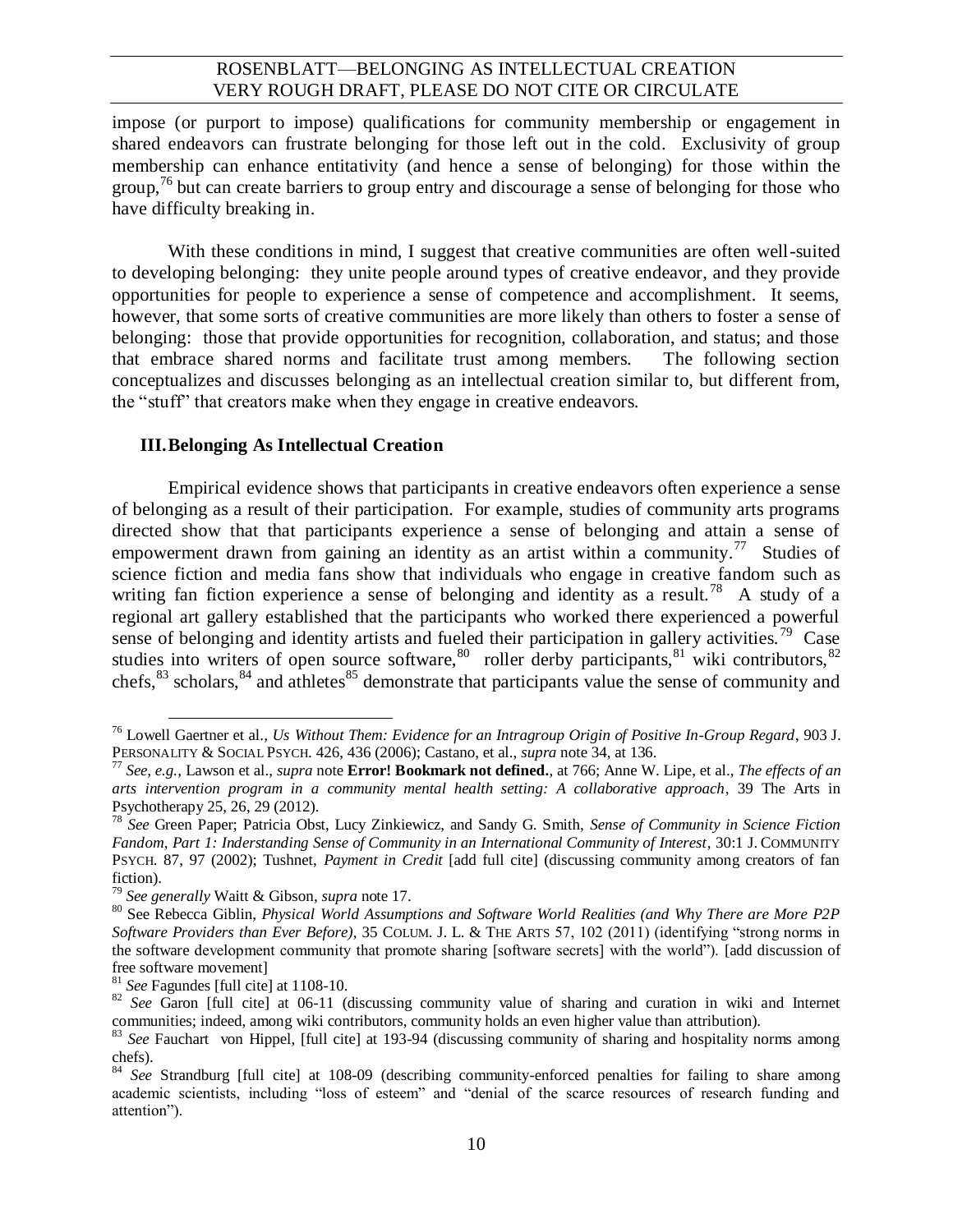belonging that these endeavors create.<sup>86</sup> In interviews and performances, pop musicians such as Lady Gaga and Viktoria Modesta have described their work and success as giving them a sense of belonging.<sup>87</sup>

[add discussions from Silbey case study] [add other case studies – drag queens; graffiti/street art; cocktails] [add discussion of pharma/medical devices from Strandburg and  $\text{others}^{88}$ ] [possibly include discussion of participatory research<sup>89</sup> and jobzines/professional research subjects<sup>90</sup> and industry science researchers<sup>91</sup>].

Much of this evidence comes from studies of very specific creative communities. But even so, it spans across a wide range of endeavors, including amateur and professional. It includes endeavors generally considered to depend on formal intellectual property incentives (*e.g.*, popular music, visual art) and endeavors generally considered to be governed by "low-IP" community norms (*e.g.*, open source software, roller derby, wikis, haute cuisine). As a result, it's fair to generalize that one possible consequence of pursuing creative endeavors is a sense of belonging that can rival financial remuneration in terms of its importance and benefit to the creators. This result may seem intuitive when it comes to hobbyists or low-IP communities, but it is true even of commercial creative endeavors. For example, research into regional arts production shows that creativity and creative communities can have collective and collaborative dimensions that make creativity "a means to enhance interaction rather than ('just') interaction as a means to enhance creativity."<sup>92</sup> I do not mean to suggest that the desire to belong is the *only* motivating force for these creators or that every one of these creators experiences a sense of belonging—but for at least some, "matters of the market such as paying rent, selling artworks and funding materials acquisition are only part of a mix of motivations, attitudes and practices," and financial needs are often "downplayed or overridden by ways of doing things that are often consciously chosen for reasons that have nothing to do with money."<sup>93</sup>

l <sup>85</sup> *See* Magliocca [full cite] at 876-77 (discussing effects on innovation of community among athletes).

<sup>86</sup> Polish cites and confirm findings.

<sup>&</sup>lt;sup>87</sup> See Channel4 presents latest collaboration with world's first bionic pop artist, http://www.viktoriamodesta.com/; *See also* Jennifer Newton, *Channel 4 blows £200,000 on X Factor final advert featuring one-legged singer in dig at Cowell's 'painfully dull manufactured pop'*, DAILY MAIL, Dec. 12, 2014, http://www.dailymail.co.uk/news/article-2871399/Channel-4-spend-200-000-X-Factor-final-advert-featuring-disabled-singer-riposte-painfully-dull-

manufactured-pop.html; *Lady Gaga Interviewed by O2 for Daily Mail*, November 2013, http://gagamedia.net/?p=16715 ("We sort of like to say if we can belong together you and I, or me and my fans – if we can belong together in this room and make love then maybe our dream of these two things—art and pop belonging together, maybe that could come true."); Lady Gaga The Monster Ball at Madison Square Garden, https://www.youtube.com/watch?v=gNaTkvxKYwI (urging fans to reject insecurities that make them feel they don't belong; indicating that her career has made her feel a sense of belonging and empowerment).

<sup>&</sup>lt;sup>88</sup> Note that in 1922 the American Pharmaceutical association really wanted people to belong to it. (Per Google book search) fwiw.

<sup>89</sup> *See* Jarg Bergold & Stefan Thomas, *Participatory Research Methods: A Methodological Approach in Motion*, 13:1 FORUM: QUALITATIVE SOCIAL RESEARCH, art. 30 (2012).

<sup>90</sup> *See* Roberto Abadie thesis (2006) ca page 104, google book search.

<sup>&</sup>lt;sup>91</sup> See Peter Gwynne, *Careers for Postdoctoral Scientists: Beyond the Ivory Tower*, SCIENCE, October 27, 2006, http://sciencecareers.sciencemag.org/career\_magazine/previous\_issues/articles/2006\_10\_27/science.opms.r0600024 (describing importance of "belonging" and fit to decision to pursue a career in science industry rather than academic science).

<sup>92</sup> Waitt & Gibson, *supra* note [17,](#page-2-1) at 77.

<sup>93</sup> *Id.*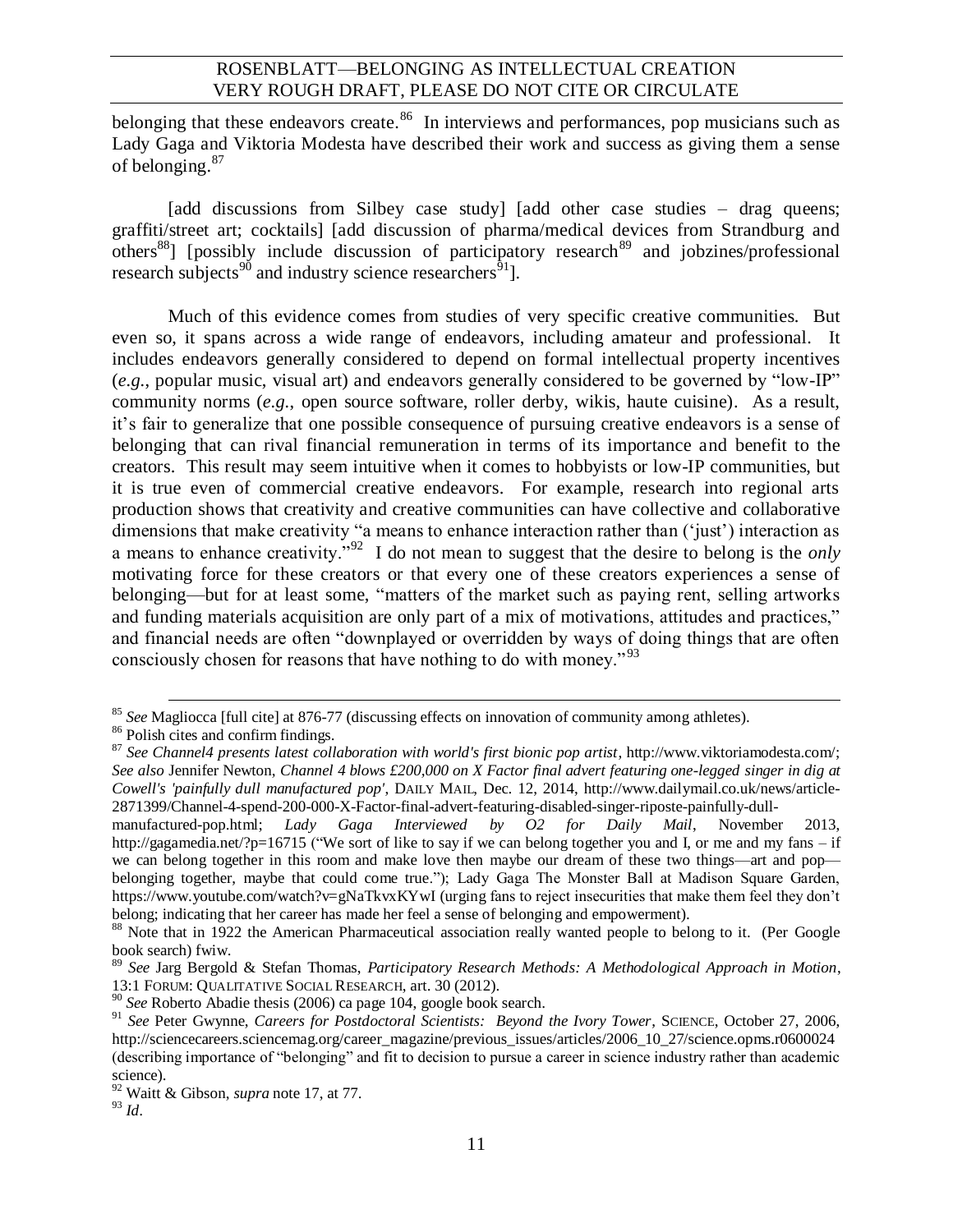Considering the discussion above of conditions conducive to developing a sense of belonging, this result should not be surprising. Engaging in creation usually means engaging in shared endeavors:<sup>94</sup> making the same sort of things as others, working toward solutions to similar problems, making the same types of works. Creating not only provides opportunities for competence, recognition, status, and acceptance among creators, but also between creators and their audiences or customers. Creative endeavors can provide opportunities for repeated and prolonged exposure to other creators and innovators and the development of shared values.

Creative endeavors also enable the sort of collaborative work that is particularly effective at promoting a sense of belonging among participants.  $95$  Collaboration provides interdependence and opportunities for mutual trust, and studies show that people engaged in collaborative activities find them more meaningful than independent activities: for example, studies involving high school students show that the experience of making music with others generates a sense of community and belonging.<sup>96</sup> No doubt, some creators toil in isolation. But while overt collaboration may be particularly fertile ground for developing belonging, belonging may still grow for relatively isolated creators because no creator is truly alone. Even the lonest of wolves cannot help but encounter larger contexts of shared endeavor. Their audiences, funding sources, or distribution gatekeepers will apply common standards of quality, such as entertainment, usefulness, marketability, and the like. Studies show that one of the key virtues and values of practicing an artistic or innovative endeavor, or of any endeavor that requires the sort of dedicated practice that creation and innovation demand, is that it binds people within particular communities around shared standards, thereby fostering a sense of belonging even among non-collaborative makers.  $97$  In other words, by engaging in creative endeavors, one naturally situates oneself within a larger community and can derive a sense of belonging from that implicit (or explicit) relationship.

Creative endeavors provide opportunities to engage with a larger creative community or network that can provide identity creation and self-empowerment. Sometimes the relationship between belonging, community, and identity is easy to see: for example, people who create characters in multi-player games or who create self-insertion "Mary Sue" fanworks create alternative versions of themselves as part of community-focused creative endeavors.<sup>98</sup> But the synergistic effect of creation, identity, and belonging is also documented in less-obvious contexts: for example, studies of both amateur and professional arts communities have demonstrated that creating as an individual member of a larger artistic community provided participants with the identity of "artist," sustained artists' senses of self, and made belonging

 $\overline{\phantom{a}}$ 

<sup>94</sup> *See* Countryman, *supra* not[e 14,](#page-2-0) at 99.

<sup>95</sup> *See* Lipe et al., *supra* not[e 77,](#page-9-0) at 28.

<sup>96</sup> *See* Hammell, *supra* not[e 24,](#page-4-2) at 43-44.

<sup>97</sup> Silbey, *Promoting Progress*, *supra* note **Error! Bookmark not defined.**, at 527 (describing argument made in Alasdair MacIntyre's groundbreaking *After Virtue*).

<sup>98</sup> *See* Casey Fiesler, *Pretending Without a License*, 9 BUFF. INTELL. PROP. L.J. 1, 17 (2013) (discussing creation of characters in the Milliways Bar game, where users collectively make a single journal-style work by interacting in a game world as characters from other works); add scholarship about mary sues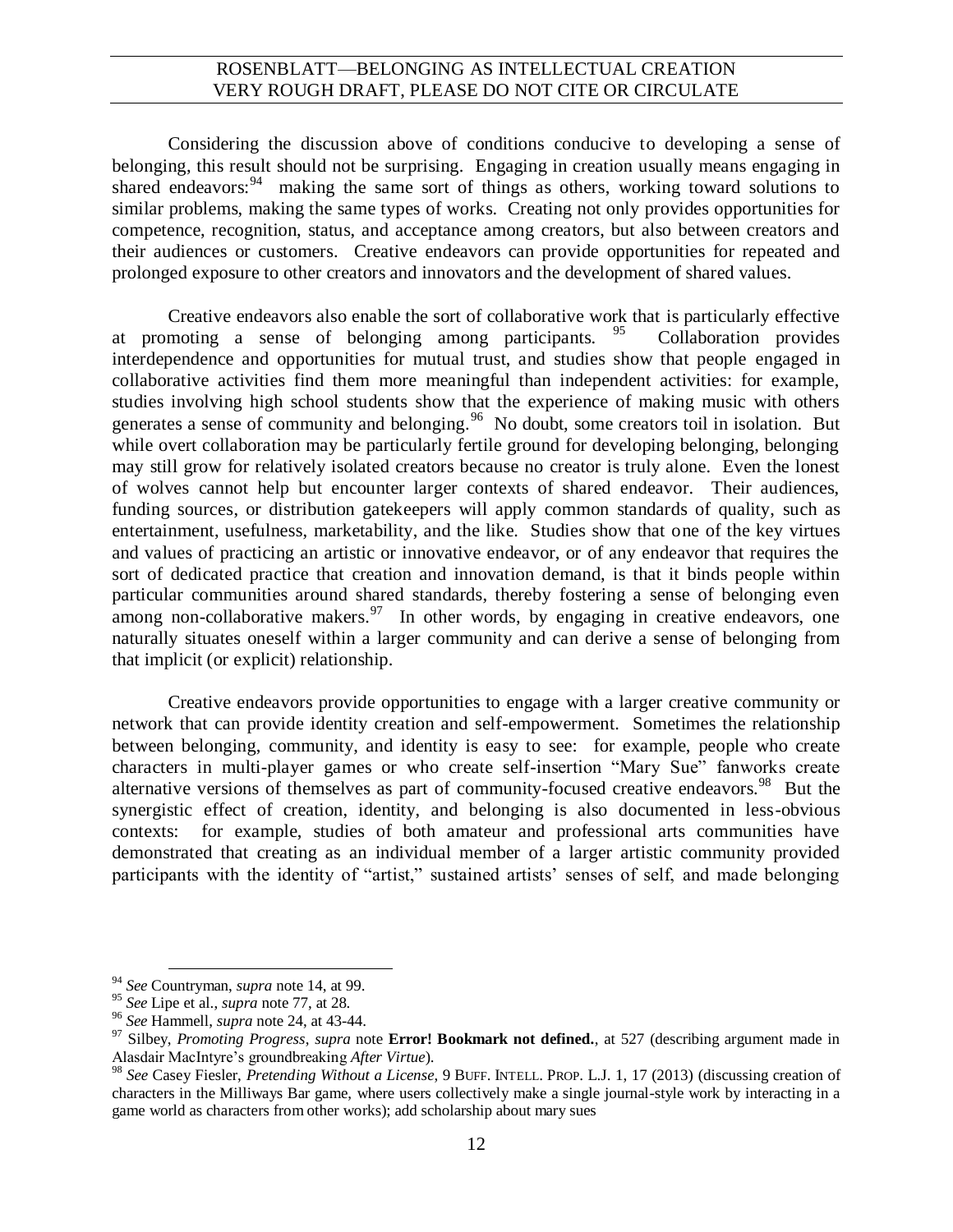possible.<sup>99</sup> Popular singer/songwriter Viktoria Modesta, who is an amputee, explains that her stylized musical commentary on beauty and disability situates her "in mainstream pop-culture, where I have always known I belonged."<sup>100</sup>

Creative endeavors also provide opportunities for mobility among communities of belonging. For example, makers of fanworks are "playing in someone else's sandbox," a vivid metaphor for including oneself in a category with the original creator.<sup>101</sup> Thus, fanwork makers may experience belonging in multiple communities: a community of fans who love particular fictional characters, and a larger community of "people who make works relating to those characters." Creation of the work may well be secondary to the desire to exist within the sandbox. People may embark on creative endeavors in order to legitimize belonging and identity as part of a particular group: "Artist." "Writer." "Musician." "Inventor."

<span id="page-12-0"></span>[Discuss signaling literature]

Creators can obtain legitimacy, recognition, and even a sort of immortality by association with other creators.<sup>102</sup> By making, creators situate themselves in communities of makers,<sup>103</sup> and belonging to a community or network allows them to feel a part of a larger symbolic entity that expands the boundaries of their own selves.<sup>104</sup> This is consistent with studies establishing that when people are reminded of their mortality or uncertainty about their futures, their need for a sense of belonging grows and they associate more closely with their communities.<sup>105</sup> Group membership provides a symbolic identity that allows people to project themselves beyond their personal death.<sup>106</sup> Therefore, creators alleviate their fear of mortality by creating works that strengthen their bonds with the community and satisfy their need for a sense of belonging.

The importance of engaging with something larger and longer-lived than oneself may be seen in the value that many creators place on attribution—they value the immortality of their

 $\overline{\phantom{a}}$ 

<sup>99</sup> *See* Lawson et al., *supra* note **Error! Bookmark not defined.**, at 766; Anne W. Lipe, et al., *The effects of an arts intervention program in a community mental health setting: A collaborative approach*, 39 The Arts in Psychotherapy 25, 26, 29 (2012); Waitt & Gibson, *supra* not[e 17,](#page-2-1) at 83-84.

<sup>&</sup>lt;sup>100</sup> *Channel4 presents latest collaboration with world's first bionic pop artist*, ://www.viktoriamodesta.com/. *See also* Jennifer Newton, *Channel 4 blows £200,000 on X Factor final advert featuring one-legged singer in dig at Cowell's 'painfully dull manufactured pop'*, DAILY MAIL, Dec. 12, 2014, http://www.dailymail.co.uk/news/article-2871399/Channel-4-spend-200-000-X-Factor-final-advert-featuring-disabled-singer-riposte-painfully-dullmanufactured-pop.html.

<sup>101</sup> *See* Casey Fiesler, *Pretending Without a License*, 9 BUFF. INTELL. PROP. L.J. 1, 7 (2013) (discussing widespread use of sandbox metaphor to describe fanwork creation).

<sup>102</sup> *See* Waitt & Gibson, *supra* not[e 17,](#page-2-1) at 80-81.

<sup>103</sup> Karen E. Wohlwend, *Damsels in Discourse: Girls Consuming and Producing Identity through Disney Princess Play*, 44 Reading Res. Q. 57, 62 ("[C]hildren use the play to form affiliations in the local peer culture where they strategically use popular media as cultural capital."); Waitt & Gibson, *supra* note [17,](#page-2-1) at 84 (participation in gallery enabled "transformations in personal and professional identity" and "generated a sense of belonging that amongst many participants expressed as being empowered, and not condemned to a life in the margins").

<sup>104</sup> *See* Lambert et al., *supra* not[e 18,](#page-3-2) at 1419-20.

<sup>105</sup> Castano, et al., *supra* note [34,](#page-4-0) at 137; Sherman et al., *supra* note **Error! Bookmark not defined.**, at 95; Hogg et al., *Uncertainty, entitativity, and group identification*, 43 J. EXPER. SOCIAL PSYCH. 135 (2005).

<sup>106</sup> *Id.* at 140.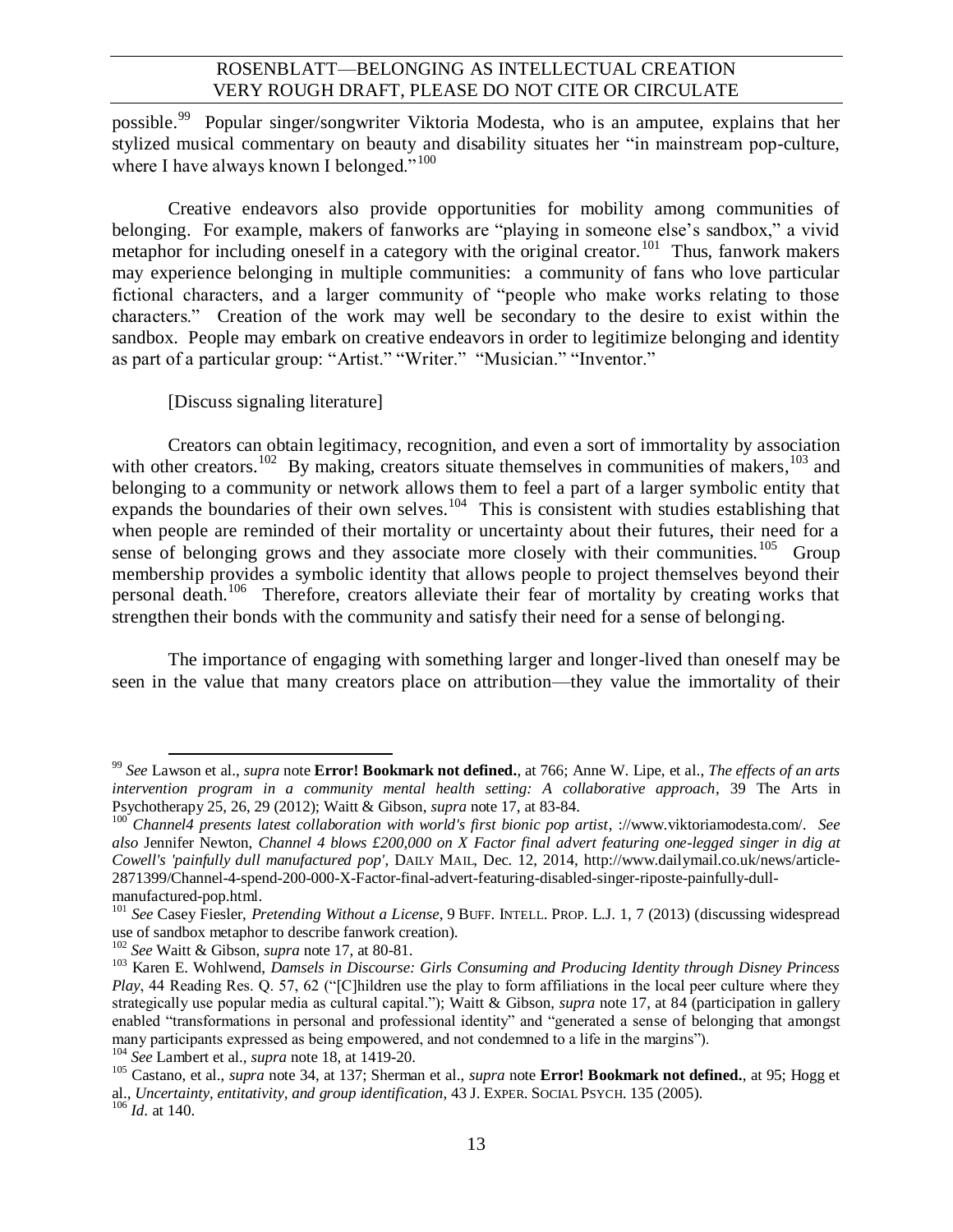work and the reputation it provides.<sup>107</sup> [Add discussions from Silbey and street art article about creators wanting to engage with something larger than themselves]. While creators' desire for attribution does not directly implicate their desire to belong, it reflects that at least some creators crave persistent and non-monetary acknowledgement of their role in creating their work. That acknowledgement not only builds reputation, but as described above, also provides recognition that enables the creator to maintain a self-identity as a creator and a member of a community or network of creators.<sup>108</sup>

[Possible added discussion: some types of creators generate belonging only for the creators; others also generate belonging for a larger community (eg an audience)]

[Add discussion of BIRG "basking in reflected glory" concept.]

[Discuss: whether participants in creative endeavors experience a belonging may be quite separate from whether or not their endeavor produces "stuff."

This is not to say, however, that participating in creative endeavors always generates belonging or that every individual who endeavors to create or invent will necessarily reap a sense of belonging from it. Creating apart from a community provides fewer opportunities for belonging than creating within one, and indeed, even participating in a creative community may not result in a sense of belonging. Considering the subjectivity of belonging, some individuals may simply not experience acceptance, connection, or fit even when others would. In addition, participants may be shunned or rejected from creative communities, for reasonable or arbitrary reasons. For example, individuals may embody traits that some group members aggressively do not accept. A few visible examples demonstrate this phenomenon: certain men have publicly rejected female and trans participants in game development communities;<sup>109</sup> in certain types of fan communities women, girls, and people of color are rejected or held to greater standards of authenticity than male participants;  $10^{-10}$  "independent" academics unaffiliated with institutions may be excluded from opportunities for belonging, such as academic conferences, because of pro-institution bias on the part of organizers.<sup>111</sup> [add other examples]. This experience of rejection or ostracism can be very painful and frustrating. Moreover, individuals may make (or be perceived as making) decisions that do not reflect the collective values of a group. For example, in certain artistic and musical circles, creators may be rejected as "sellouts" if they elect to take advantage of markets and formal intellectual property protections.

However, even in these instances, the existence of alternative creative communities has the potential to balance insider/outsider dynamics to create a sense of belonging for individuals whose opportunities for belonging in other groups might otherwise be limited. So-called "sellouts" may find a sense of belonging in more commercially-oriented art or music communities; in game development, media fandom, and certain academic disciplines, new

<sup>107</sup> *See* Silbey, *Promoting Progress*, *supra* note **Error! Bookmark not defined.**, at 528 (noting literature on the importance of attribution in the arts and sciences).

<sup>108</sup> *See* Silbey, *Promoting Progress*, *supra* note **Error! Bookmark not defined.**, at 528-9 (noting that attribution helps in "building community and matintaining on-going relations" as well as establishing reputation).

<sup>&</sup>lt;sup>109</sup> Cite discussions of Gamergate.

<sup>&</sup>lt;sup>110</sup> Cite discussions of "fake geek girl" phenomenon.

<sup>&</sup>lt;sup>111</sup> Cite discussions of independent academic phenomenon.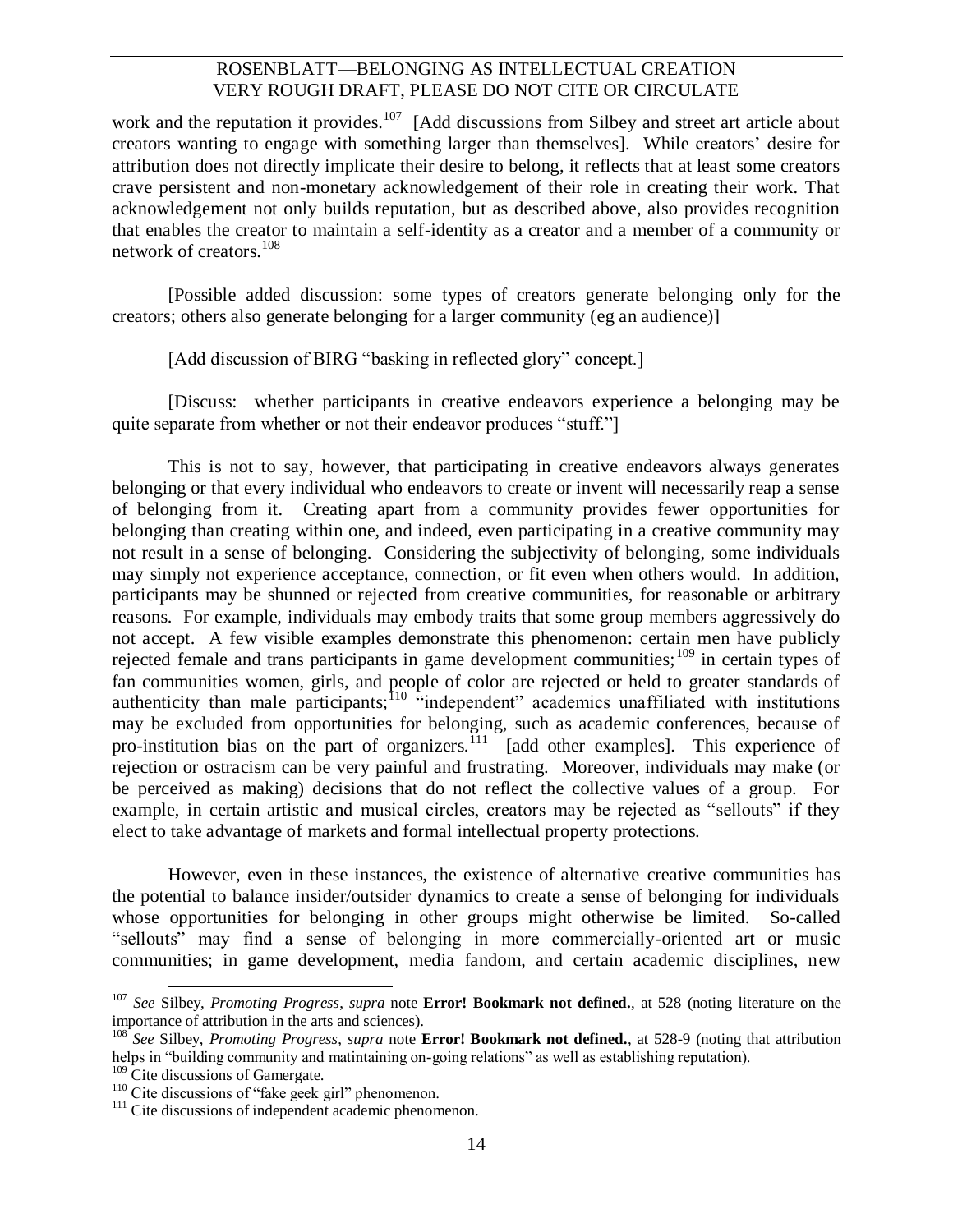creative communities have grown among "outsiders" and provided belonging and legitimacy to those individuals. Social media outlets have facilitated community development among creators who might otherwise feel isolated from dominant culture. In other words: certain communities may have gatekeepers, but the very act of engaging in a creative endeavor provides opportunities for alternative forms of belonging. So as long as there aren't gatekeepers on the preventing individuals from undertaking creative endeavors, those endeavors have the potential to generate a sense of belonging.

Belonging is not the inevitable result of creative endeavor, however, and intellectual property has the potential to disrupt opportunities for belonging in the creative context. If law prevents individuals from undertaking particular shared endeavors or from engaging in creative decision-making, the law stands in the way of opportunities for those individuals to gain a sense of belonging through those endeavors. If law disrupts opportunities for creators to interact, or otherwise discourages reciprocal recognition and acknowledgement of creators' work, it fails to provide the opportunities for status and success. If law conflicts with a creative community's values, it undermines the shared values and mutual trust that promote a sense of belonging among members. The following section discusses in more detail the potential relationships between intellectual property law and a sense of belonging.

#### **IV. What Does Belonging Have To Do With Intellectual Property Law?**

#### **A. Belonging is a Creative Output That Law Can Promote or Undermine**

Discourse about intellectual property law has long taken a predominantly "stuff"-focused approach, exploring how best to maximize the quality or quantity of the physical products of creation.<sup>112</sup> This is predictable, considering that from a Constitutional perspective, intellectual property law exists to advance the progress of science and the useful arts (for copyrights and patents) or to regulate commerce (for trademarks).<sup>113</sup> It also reflects the undeniable truth that "stuff" is far easier to measure than human-flourishing benefits such as belonging.  $^{114}$ 

But we do humanity a disservice by focusing only on tangible production. Some scholars have considered the relationship between intellectual property law and various aspects of human flourishing,<sup>115</sup> but as William W. Fisher has noted, such analyses "are unusual in modern American legal scholarship, in part because they repudiate the principle central to both the dominant form of economic analysis and to the dominant form of contemporary liberalism: that the state ought to remain neutral concerning alternative conceptions of the good."<sup>116</sup> That rarity makes such analysis no less important, however, and as demonstrated above, belonging is a crucial aspect of human flourishing that the law overlooks at its peril. As demonstrated above, belonging is a natural, but not inevitable, result of many creative endeavors, and law can interact

 $\overline{\phantom{a}}$ 

 $112$  Cite articles re quality/quantity debate.

<sup>&</sup>lt;sup>113</sup> Cite Constitution; relevant cases.

<sup>114</sup> *See* Opderbeck, *supra* note **Error! Bookmark not defined.**, at 745 (noting the appeal of measurability in utilitarian theories); Silbey, *Promoting Progress*, *supra* note **Error! Bookmark not defined.**, at 526; *see also*  studies on how to measure belonging; note their complication.

<sup>115</sup> *See, e.g.,* William W. Fisher III, *The Implications for Law of User Innovation*, 94 Minn. L. Rev. 1417, 1463-72 (2010) (discussing scholarship on intellectual property and human flourishing)

 $^{116}$  *Id.* at 1463.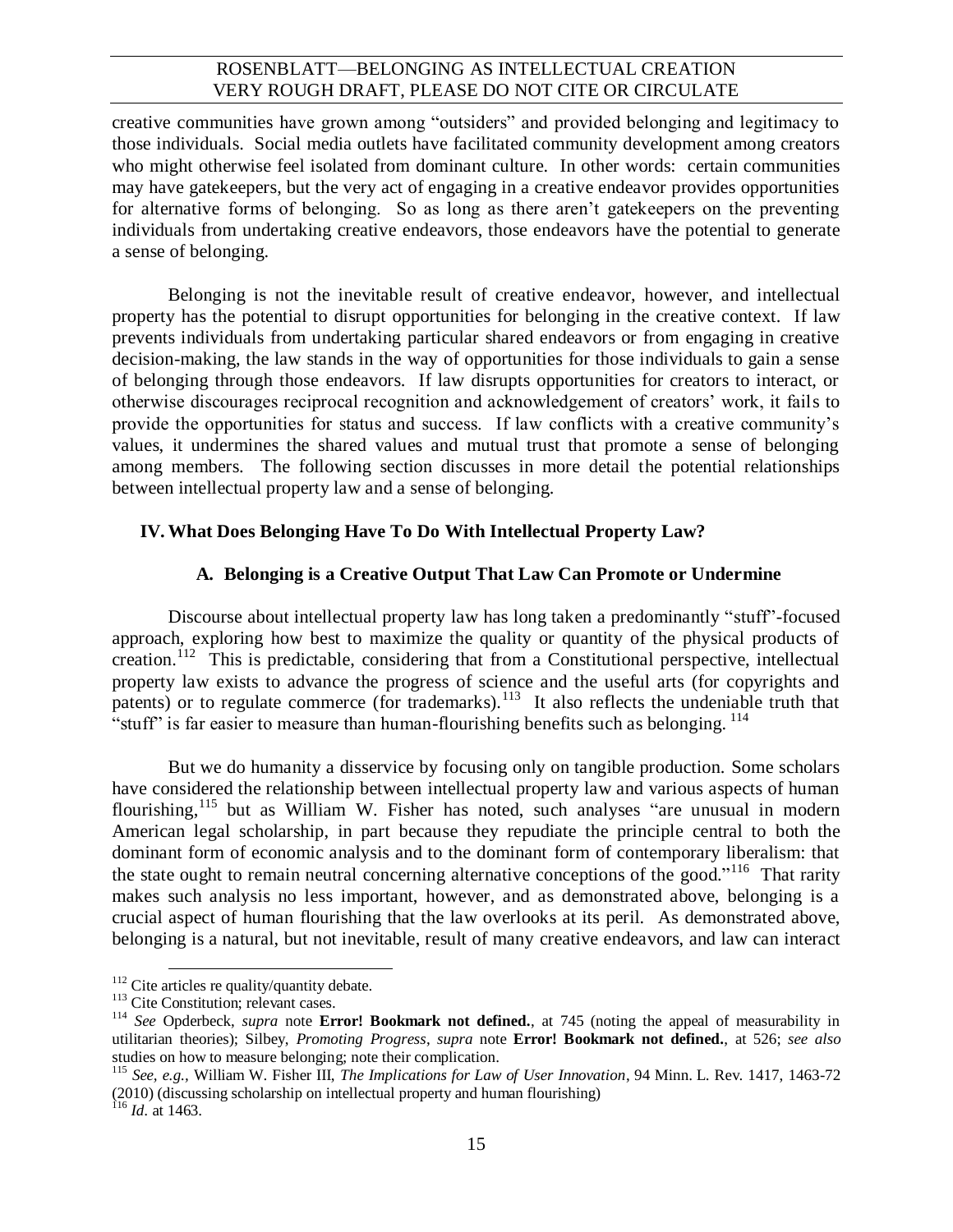with creative communities in ways that promote or undermine belonging. In setting legal policy, therefore, it is worth being aware that the law may be encouraging, discouraging, or even abridging access to a fundamental human need. And, as discussed below, it is worth being aware that when law undermines individuals' sense of belonging, it may be excluding certain people from creative endeavors disproportionately.<sup>117</sup>

It is no doubt possible for people to create without deriving much, or even any, sense of belonging from the process. As discussed below,  $\frac{118}{118}$  they may create less or less well in the absence of a sense of belonging, but they may yet create. Reams of intellectual property scholarship have explored how to encourage creation and innovation without reference to belonging at all. But while it is at least theoretically possible to create stuff without creative communities, it is more difficult to create belonging without creative communities. As discussed above, the experiences of competence, recognition, and reward are among the key promoters of a sense of belonging, and creative communities have the potential to provide outstanding opportunities for each. Thus, to the extent the law promotes creating in the context of communities, it also likely promotes a sense of belonging. To the extent the law discourages community formation, it may not discourage creation, but it still undermines a sense of belonging.

Intellectual property law can undermine belonging in the creative context in a number of ways. At the most basic level, law can make it illegal to engage in a particular creative endeavor, as municipalities have done with graffiti and street art and as the Copyright Act has for expression and invention that require decrypting technological protection measures.<sup>119</sup> By preventing shared endeavors in those areas, opportunities for belonging in those areas fade aside from the small community of belonging that may arise among those who thrive on collective legal transgression.<sup>120</sup> But something need not be illegal to be discouraged by law: Law can place certain creative endeavors out of reach for many potential creators by making those sorts of creation prohibitively expensive or risky. For example, law can create a "clearance culture" that demands licensing for even expressive uses of trademarks, making it risky or expensive to create expressive works about modern-day brand-filled culture.<sup>121</sup> Law could demand that individuals who want to translate a particular copyrighted work into another language obtain permission to do so, thereby inhibiting the development of creative communities surrounding that work.<sup>122</sup> Law could demand that individuals who want to experiment using patented inventions obtain permission to do so, making it difficult for individuals to engage in

<sup>120</sup> *See* Street art studies; tinkerer information (& fanworks)?

 $\overline{a}$ <sup>117</sup> *See infra* §\_.

<sup>118</sup> *See infra* §\_\_.

<sup>&</sup>lt;sup>119</sup> See street art articles; 17 U.S.C. §1201 (providing that circumventing technological protection measures on copyrighted material is a violation of copyright, regardless of whether circumvention is done for otherwise noninfringing purposes, in the absence of an express exemption from the Copyright Office).

<sup>&</sup>lt;sup>121</sup> *See* Elizabeth L. Rosenblatt, *Rethinking The Parameters of Trademark Use in Entertainment*, 61 FLORIDA L.R. 1011, \_ (Dec. 2009) (discussing chilling effect on expression of trademark maximalism); Jennifer Rothman, *The Questionable Use of Custom in Intellectual Property Law*, 93 VA. L. REV. 1899, \_ (2007) (discussing pernicious impact of "clearance culture" encouraged by trademark maximalism); James Gibson, *Risk Aversion and Rights Accretion in Intellectual Property Law*, 116 YALE L.J. 882, \_ (2007) (discussing potential chilling effect on expression of trademark rights accretion).

<sup>&</sup>lt;sup>122</sup> *See* 17 U.S.C. § (defining translation as derivative work); Lea Shaver, *Copyright and Inequality*, 92 Wash. U. L. Rev.  $117, (2014)$ .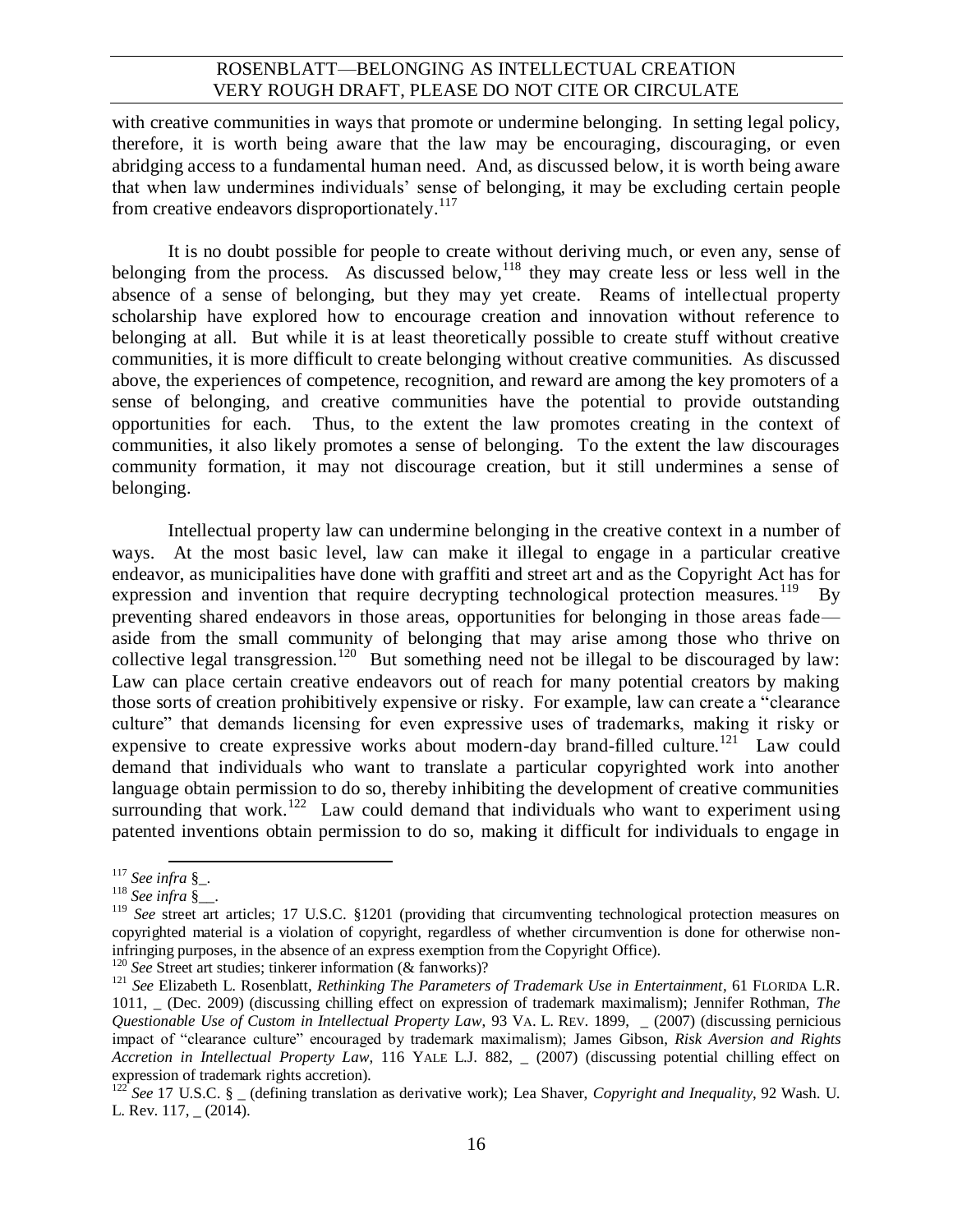technological improvement projects.<sup>123</sup> In these scenarios, opportunities for belonging diminish for those who lack access to the resources or negotiating power to overcome those constraints.

Law can also erect barriers to community formation by acting as a gatekeeper to certain kinds of creation or creative decision-making. For example, although copyright fair use likely permits fans to create most sorts of follow-on works and share those works with their communities, fans who wish to create follow-on works may feel discouraged from joining communities of noncommercial fanwork creators by the uncertainty of copyright fair use and trademark expressive use doctrines,  $124$  or discouraged from joining the community of "professional creators" out of fear that if their follow-on works were commercialized they would no longer constitute fair use. Trademark law gives mark holders ownership over the signals of belonging that populate our daily lives, and that ownership informs creative decision-making by the very creators who value those signals. Casey Fiesler describes one instance in which fear of trademark reprisal directly disrupted the formation of community in the City of Heroes multiplayer video game by preventing players from creating characters modeled on existing characters.<sup>125</sup> The gatekeeping function of copyright and trademark law may have a disproportionate impact on women's formation of creative communities. Studies show that women and girls, more than men and boys, engage with copyrighted and trademarked materials through follow-on creation. Interfering with these women's ability to make follow-on creations impinges on their ability to create the sense of belonging that is part and parcel of fandom because it prevents them from making creative choices about how to engage with existing works.<sup>126</sup> Likewise, studies show that one key element that promotes belonging among music students is the ability to build upon and perform works that resonate with them (as opposed to working only with public domain materials),  $127$  but many lack the resources or negotiating power to gain performance access to works still protected by copyright. Public high schools had a rude awakening in 2015 when a copyright licensing company called Tresona demanded they pay exorbitant fines for past alleged infringement and forward-looking licensing fees for arranging and performing popular music, and explained that certain artists' music simply wasn't available for use under any licensing terms.<sup>128</sup> When the law reduces creators' freedom of choice about what to create, that undermines participants' ability to make creative decisions and thus diminishes opportunities for belonging to thrive.

Law can intrude on the values ecosystems of creative communities, undermining the opportunities for belonging in those communities. Studies show that a focus on copyright "compliance" in music education discourages participation and a sense of belonging among

<sup>123</sup> *See* Madey v. Duke Univ., 307 F.3d 1351 (Fed. Cir. 2002) (narrowly defining experimental use exception to infringement); relevant articles \_.

<sup>124</sup> *See* Fiesler; Rosenblatt.

<sup>125</sup> *See* Casey Fiesler, *Pretending Without a License*, 9 BUFF. INTELL. PROP. L.J. 1, 27-28 (2013).

<sup>126</sup> *See* Casey Fiesler, *Pretending Without a License*, 9 BUFF. INTELL. PROP. L.J. 1, 29 (2013). This disproportionate impact is particularly ironic considering that the need for a sense of belonging is particularly important in developing the self-esteem of people who have experienced rejection. *See* Megan L. Knowles and Wendi L. Gardner, *Benefits of Membership: The Activiation and Amplification of Group Identities in Response to Social Rejection*, 34 Personality & Social Psych. Bulletin 1200, 1204 (2008).

<sup>127</sup> *See* May, *supra* note [22,](#page-3-3) at 369; Countryman, *supra* note [14,](#page-2-0) at \_\_.

 $128$  See letters on file with author.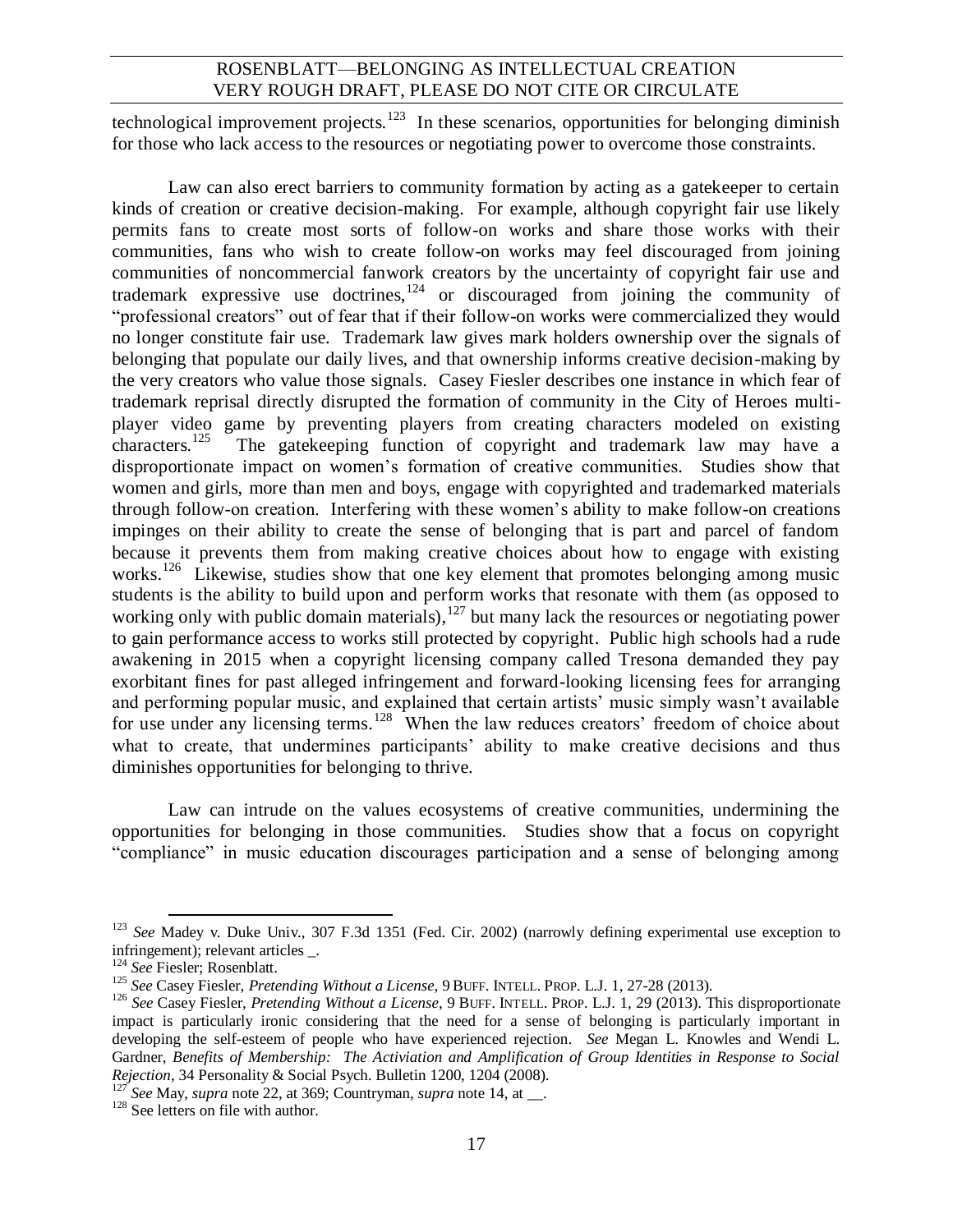students,<sup>129</sup> and that being expected to take on norms or roles to which one does not subscribe or with which one does not feel comfortable can disrupt a sense of belonging.<sup>130</sup> As discussed below, norms regarding creation and copying may help create a sense of belonging and define community boundaries.<sup>131</sup> When communities rely on norms for community governance, the availability of differing legal regimes can undermine those norm systems, eroding community boundaries, removing opportunities for unity of belief, and creating rebels who choose to participate in certain aspects of community without conforming consistently to norms.<sup>132</sup> These renegades, in turn, erode the mutual trust and shared values that are central to maintaining a sense of belonging among members.

Based on the conditions described above, Intellectual property law could also promote belonging more than it does. Law could enhance opportunities for creators to experience recognition and status by creating rules that value or encourage attribution.<sup>133</sup> Law could enhance opportunities for collaboration by creating rules that favor collective creation over individual creation. [Elaborate!] I do not mean to suggest that either of these is a wise choice, either from an operational workability standpoint or from the standpoint of maximizing tangible output—but these two areas represent intellectual property law's potential to promote probelonging values.

#### **B. Belonging Matters Even In A Stuff-Based World**

Even those who care only about the physical output of intellectual endeavors should still care about belonging, because belonging is synergistic with physical output. As discussed above, the desire for a sense of belonging is a powerful motivator and shaper of behavior. As such, it undoubtedly plays a significant role in individual creators' motivation to create and their decisions to follow or diverge from formal intellectual property law. Or to put it differently: Belonging motivates creation of more and better stuff, helps define what stuff people create, and promotes stable management regimes for how people use, copy, and attribute stuff within creative communities.

#### <span id="page-17-0"></span>**1. Belonging motivates individuals to create stuff and helps them create more and better stuff**

For many creators, belonging operates in an independent ecosystem of incentives and rewards that has relatively little to do with exclusivity or pecuniary benefit. For these people, creating is both a condition and a manifestation of belonging, and belonging is a reward for creating. This sort of ecosystem has been documented in many case studies of low-IP "negative space" communities,  $134$  including such diverse communities as media fans,  $135$  graffiti and street

<sup>129</sup> *See* Matthew D. Thibeault, *From compliance to creative rights in music education: Rethinking intellectual property in the age of new media*, 14:1 MUSIC EDUCATION RSCH. 103, 109-110 (2102).

<sup>130</sup> *See* Newman and Newman, *supra* not[e 19,](#page-3-1) at 526.

<sup>131</sup> *See infra* § \_.

<sup>&</sup>lt;sup>132</sup> See Rochelle Cooper Dreyfuss, *Fragile Equilibria*, .

<sup>&</sup>lt;sup>133</sup> Elaborate; cite Lastowka and Tushnet.

<sup>134</sup> *See* Sprigman & Raustiala, *The Piracy Paradox*, \_ (defining "negative space"); Rosenblatt, *A Theory of Intellectual Property's Negative Space*, \_ (creating a taxonomy of intellectual property "negative spaces" and describing conditions conducive to their creation and maintenance).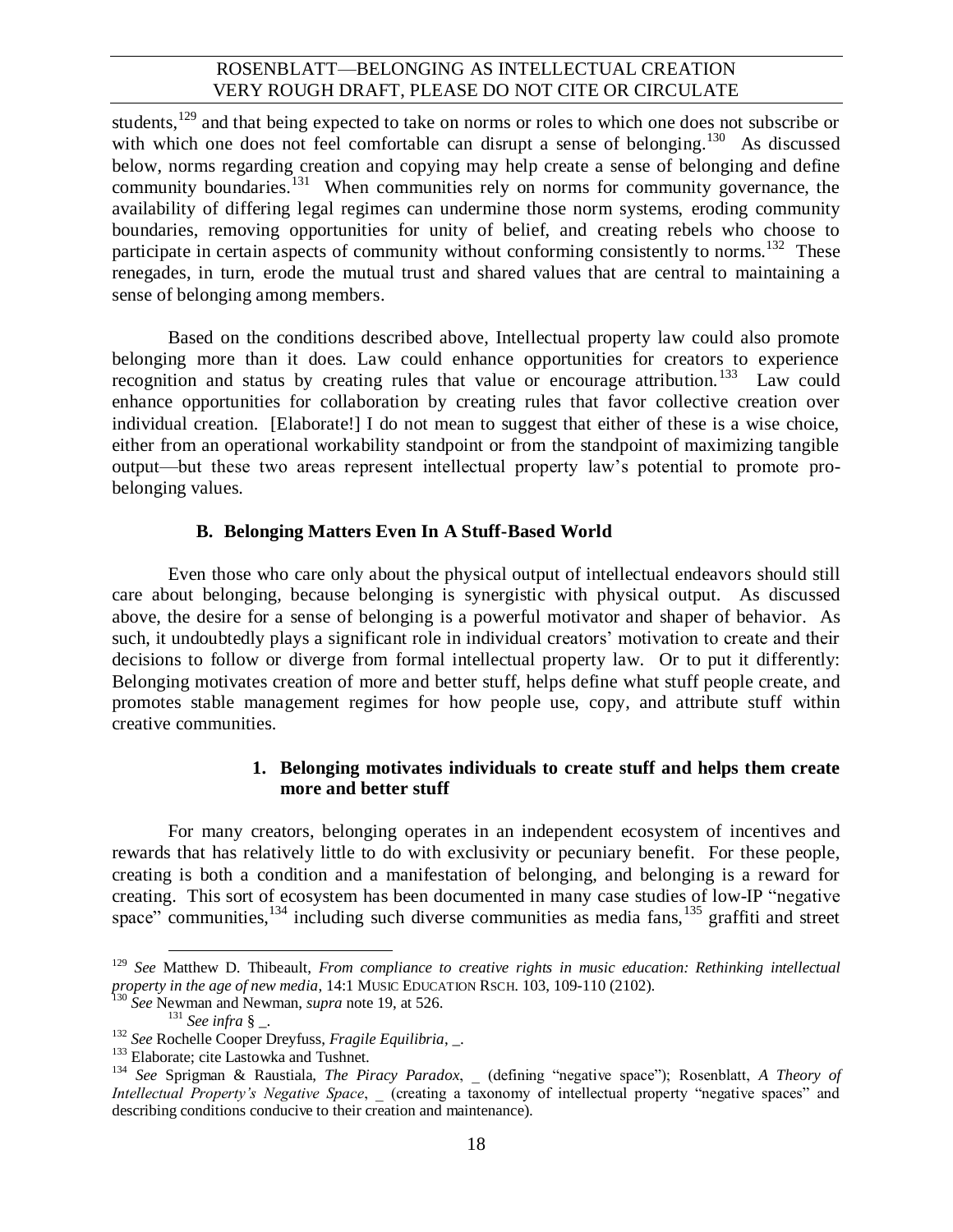<span id="page-18-0"></span>artists,<sup>136</sup> performance magicians,<sup>137</sup> professional athletes,<sup>138</sup> hip-hop mixtape makers,<sup>139</sup> jamband performers and fans,  $140$  academic scientists,  $141$  drag queens,  $142$  wiki contributors,  $143$  and roller derby participants.<sup>144</sup> Although these communities have little in common cosmetically,<sup>145</sup> each requires that members contribute creative products to the community and rewards such contribution with belonging.<sup>146</sup> But this phenomenon is not unique to negative spaces. For example, in one study of artists who worked at a professional art gallery, the artists identified the sense of belonging, identity, and empowerment that the gallery provided as a driving force in their participation, with financial concerns taking a backseat. By creating and sharing their creations with other community members, creators make contact with and become visible to other community members, and they are rewarded with their sharing of products with the belonging born of repeated interaction and the opportunity to experience competence and the recognition of community members.<sup>147</sup> With this in mind, it may not be surprising that many give their work away, especially to others in the same creative communities, for free. For many, membership in a community is its own reward, and copying (with attribution, according to community norms) both enriches the community and promotes a sense of belonging in a way that exclusivity would not.

[add discussion: documented both in low-IP/IP without IP categories and in industries with IP rights. Scholars; scientists; MTAs; journalists, mid-list musicians, screenwriters.] [some in Silbey; add others]

<sup>135</sup> *See* Rebecca Tushnet, *Legal Fictions: Copyright, Fan Fiction, and a New Common Law*, 17 LOY. L.A. ENT. L. REV. 651, 657 (1997) [hereinafter Tushnet, *Legal Fictions*]. Tushnet explains:

The ethos of [fan fiction] is one of community, of shared journeys to understanding and enjoyment. Regardless of literary value, fan fiction is a pleasurable and valuable part of many fans' experiences. The political importance of fandom stems from sharing secondary creations. Fans feel that they are making significant life choices when they share their work with a broader community of like-minded people.

*Id.* (footnotes omitted); Casey Fiesler (describing how fans identify as part of fandom communities and communicate with other fans by making fanworks such as fanfiction, fanart, and cosplay).

<sup>&</sup>lt;sup>136</sup> Marta Iljadica, others. (describing how street artists create in particular styles in order to reinforce subcultural belonging).

<sup>&</sup>lt;sup>137</sup> Loshin (describing how performance magicians must create and perform tricks in order to belong to magician community, and comply with secrecy norms to maintain belonging).

<sup>138</sup> F. Scott Kieff et al., *It's Your Turn, but It's My Move: Intellectual Property Protection for Sports "Moves,"* 25 SANTA CLARA COMPUTER & HIGH TECH. L.J. 765, 768-81 (2009) (discussing community as a value trumping protection in athletics); Gerard Magliocca (describing how athletes create original moves to be admitted to and maintain membership in elite athletic communities).

 $139$  Horace Anderson (community built upon creation and sharing of music)

<sup>&</sup>lt;sup>140</sup> Mark Schultz (community built upon creation and sharing of music)

<sup>&</sup>lt;sup>141</sup> Strandburg? Rai?, study of academic vs. industry scientists

<sup>142</sup> *See* Eden Sarid, *Don't Be a Drag, Just Be a Queen – How Drag Queens Protect their Intellectual Property Without Law*, [cite] (12) (describing participants' view that "the feeling of belonging to a community (unrelated to the greater gay community)" is a strong motivation for creation of drag personas and performances). <sup>143</sup> Jon Garon

<sup>&</sup>lt;sup>144</sup> David Fagundes (describing how participants in roller derby must create a unique derby name in order to participate).

<sup>&</sup>lt;sup>145</sup> Clean up cites, confirm accuracy, add others.

<sup>&</sup>lt;sup>146</sup> See notes [135](#page-17-0)[-145](#page-18-0) and sources cited therein.

<sup>147</sup> *See* Newman and Newman, *supra* note [19,](#page-3-1) at 524 ("Group identity emerges out or continuous interactions, through which one becomes visible and known to other group members, and they become visible and known to you.").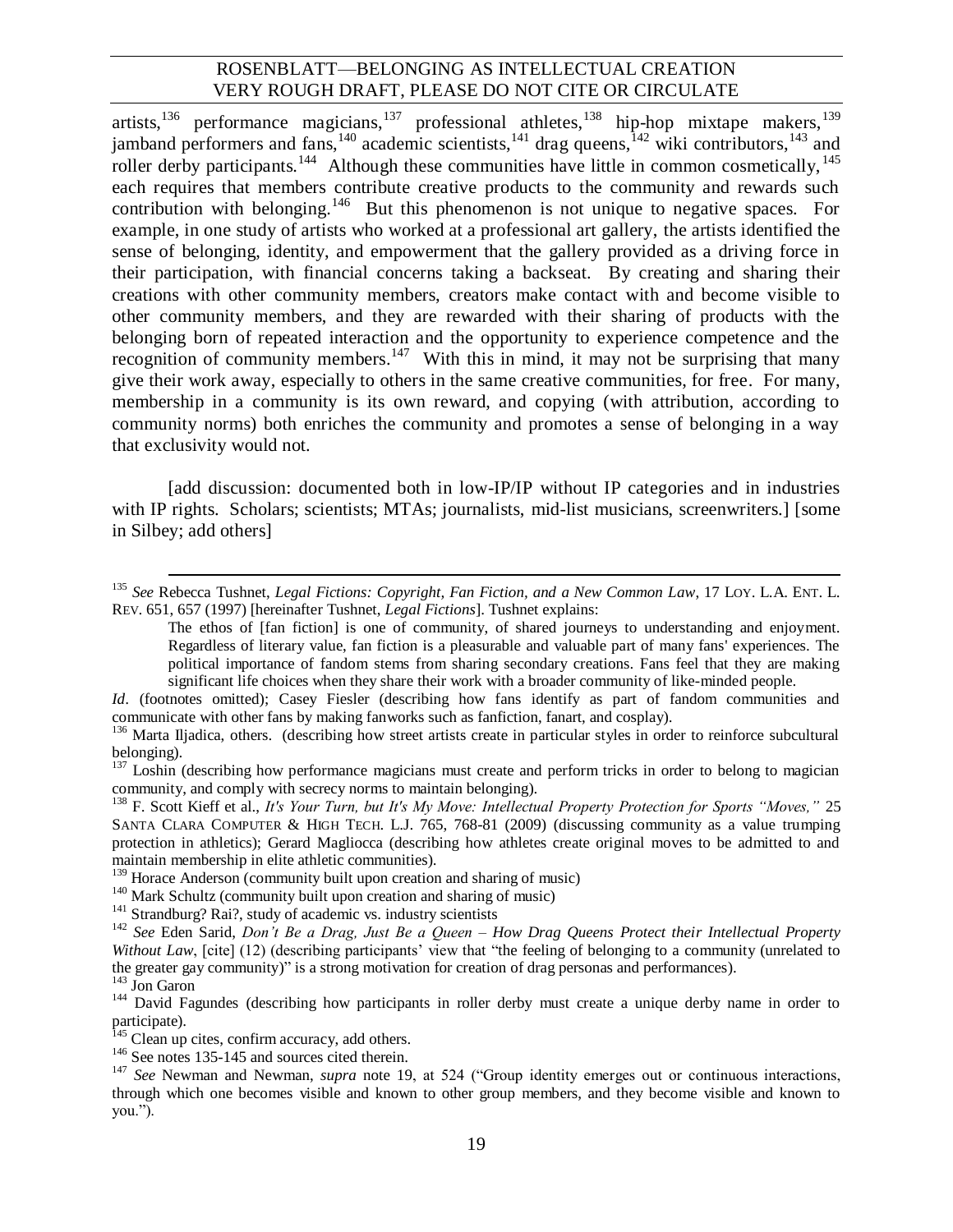Because creation generates belonging, belonging incentivizes the creation of more stuff. Studies show that the more a particular behavior satisfies the need to belong, the more group members will engage in it.<sup>148</sup> Thus, creative activity that promotes connection with a creative community is, in a sense self-perpetuating: it creates conditions conducive to the development of belonging, such as feelings of recognition and competence, and the resulting sense of belonging motivates participants to continue engaging in it. In many settings, belonging may be better than mere economic benefit at promoting creation.<sup>149</sup> Therefore, although it may seem instinctive that the belonging aspect of creation serves personhood interests of creators,  $150$  belonging also demonstrates aspects of being a utilitarian incentive for creation.<sup>151</sup> It also works well as part of a labor-desert story for creation: Sometimes, a creator's "purpose" for creating expressly envisions that others will take and use their work, and that they will receive a non-financial reward such as respect or membership within a particular community.<sup>152</sup>

Research shows that people engage in creative and innovative activities more when they're engaged with communities of belonging. A desire to belong may not be the initial motivator that inspires people to create in the first place,<sup>153</sup> but the opportunity for a sense of belonging both attracts and retains creators.<sup>154</sup> Moreover, the transformative impact and appeal of belonging to a creative community make creation possible for people who, as one study found, "may have been reluctant to openly pursue a creative practice," facilitating production of creative products and for some, transition from amateur to professional status.<sup>155</sup> This may be particularly true for marginalized people who are able to find their voices through participation in a community of creation.<sup>156</sup> As a result, the opportunity to experience a sense of belonging may bring a greater diversity of approaches and voices to creative endeavors, something that is beneficial to creation and innovation as well as human flourishing.<sup>157</sup>

l <sup>148</sup> Mark Manning, *When We Do What We See: The Moderating Role of Social Motivation on the Relation Between Subjective Norms and Behavior in the Theory of Planned Behavior*, 33:4 BASIC AND APPLIED SOCIAL PSYCH. 351, 357 (2011

<sup>&</sup>lt;sup>149</sup> Indeed, there is little empirical evidence for the premise that economic benefit spurs creativity, and good reason to believe that it does not. [cite E Johnson fallacy]; Raymond Shih Ray Ku et al., *Does Copyright Law Promote Creativity? An Empirical Analysis of Copyright's Bounty* 4 (Case Research Paper Series in Legal Studies, Working Paper No. 09-20, 2009), available at http:// ssrn.com/abstract=1410824 ("[S]tatistically, there is no uniform or fully predictable relationship between laws that increase copyright term, subject matter, rights, or criminal penalties and the number of new works registered in general.... [T]he data suggest[] that these relationships may be essentially random.... So while increasing copyright protection may increase the rewards available to authors, it does little to change their incentives overall.").

 $150$  Cite personhood & IP literature.

<sup>&</sup>lt;sup>151</sup> Cite basic utilitarian theory.

<sup>&</sup>lt;sup>152</sup> Cite labor-desert theory literature.

<sup>&</sup>lt;sup>153</sup> See Jessica Silbey, THE EUREKA MYTH, at \_\_ (finding that for many professional creators, the initial impetus to engage in creative endeavors is curiosity, compulsion, or the desire to solve particular problems.)

<sup>154</sup> *See* Countryman, *supra* note [14,](#page-2-0) at 106 (describing how "communities of practice" music programs foster a sense of belonging and attract and retain a broader range of participants than programs that focus primarily on musical output).

<sup>155</sup> *See* Waitt & Gibson, *supra* not[e 17,](#page-2-1) at 82.

<sup>&</sup>lt;sup>156</sup> Green paper

<sup>&</sup>lt;sup>157</sup> See Ethan Zuckerman, REWIRE, at \_\_ (discussing the benefit of diverse approaches to problem solving to technological and social progress); public domain research re benefits of diverse voices.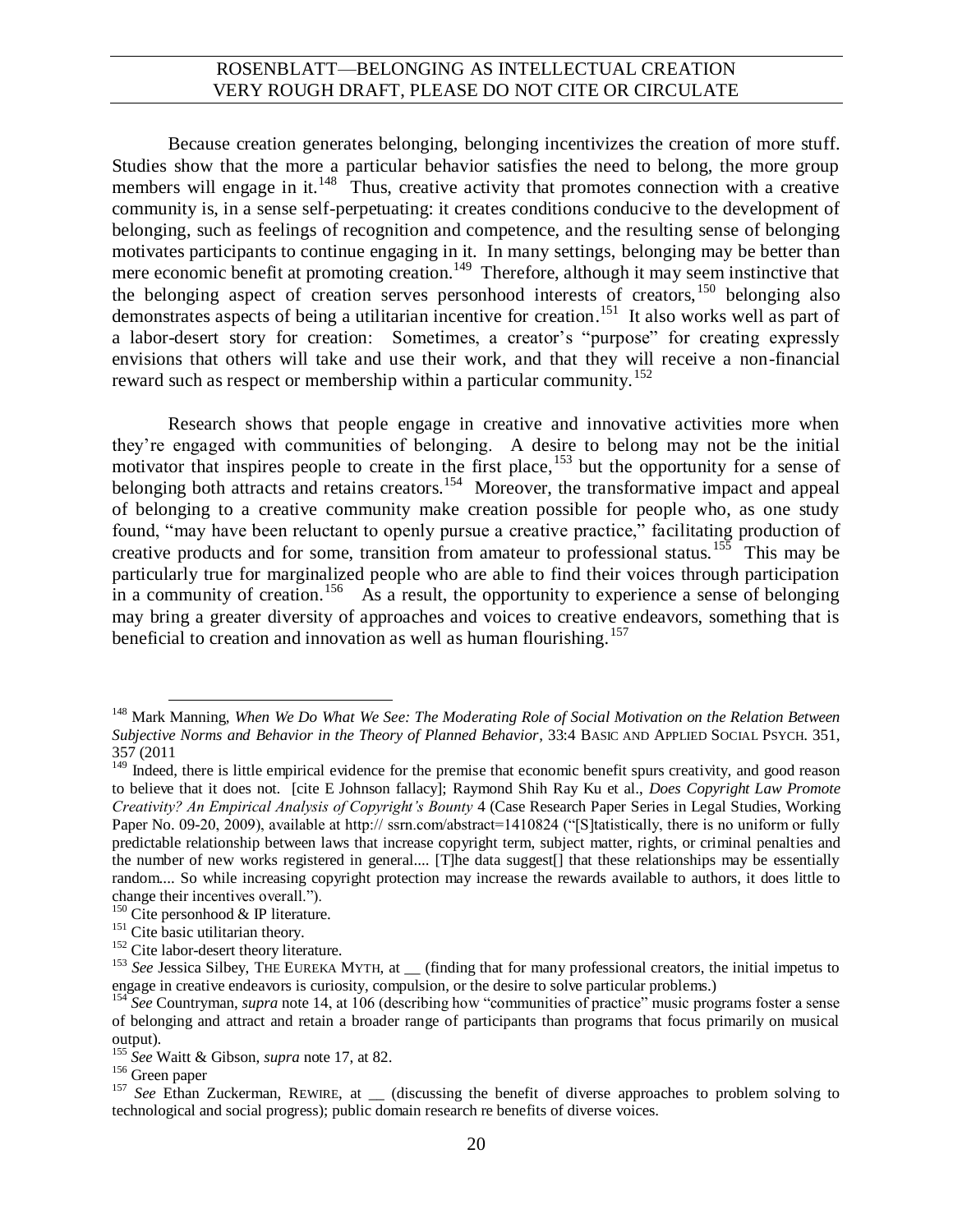[add discussion of how belonging encourages sharing of information]

[Consider competition-based communities. (Steam; Video game maps; Hip hop dancing)—one-upmanship means you can't copy; pushes progress even further than IP would?]

In addition, the experience of a sense of belonging pushes people to create *more* and *better* tangible products. Studies show that people persist more at difficult tasks when they experience a sense of belonging and that the desire to belong directly influences the amount of effort someone will exert at an activity.<sup>158</sup> For example, people express a persistently higher level of enthusiasm for challenging puzzles when they have experienced being part of a puzzlesolving group.<sup>159</sup> Moreover, oneself as a competent member of one or more groups is fundamental not only to self-concept, but also to one's willingness to contribute to society.<sup>160</sup> Thus, attaining a sense of belonging frees creators to focus on competence and excellence,<sup>161</sup> and enables people to create in a way that contributes to society. Further, experiencing belonging in creative communities provides a sense of ownership and motivation in connection with their work, which improves the quality of their work.<sup>162</sup> So to the extent "progress" is defined as solving problems through expression and innovation, there can be little question that fostering a sense of belonging also fosters progress.

Of course, a desire to experience belonging cannot be the *only* reason people create or strive for excellence—just as a desire for fame or fortune cannot be. Nor is a desire to belong likely to be a motivating force for every individual creator—even in the same creative community. While the desire to belong is relatively universal,  $163$  not every person finds belonging in the same way.<sup>164</sup> Creators have many reasons for creating, and get many different things out of their participation in creative communities. Some may have strictly pecuniary interests; some may be driven by non-monetary incentives like a desire for fame;<sup>165</sup> some may be

 $\overline{a}$ <sup>158</sup> *See* Mysirlaki, *supra* not[e 203.](#page-26-0)

<sup>159</sup> *See* Walton et al., *supra* not[e 19,](#page-3-1) at 12.

<sup>160</sup> *See* Newman and Newman, *supra* not[e 19,](#page-3-1) at 521.

<sup>&</sup>lt;sup>161</sup> See Levett-Jones, *supra* not[e 18,](#page-3-2) at 2874 ("until students feel accepted by staff and are assured of a valid place in the team they remain reoccupied with fitting in and their progress is negatively impacted").

<sup>&</sup>lt;sup>162</sup> See Countryman, *supra* note [14,](#page-2-0) at 103-04 ("[Sense of belonging] ended up resulting in better quality performing because everybody was more motivated, they had more ownership.").

<sup>163</sup> *See* Hammell, *supra* note [24,](#page-4-2) at 40-41.

<sup>&</sup>lt;sup>164</sup> For example, one in-depth qualitative study of an Australian "Derby Grrl" creative community contrasted two participants' self-created narratives about the pursuit, only one of which focused heavily on the community's ability to provide belonging and identity experiences. *See generally*, Adele Pavlidis & Simone Fullagar, *Narrating the Multiplicity of 'Derby Grrl': Exploring Intersectionality and the Dynamics of Affect in Roller Derby*, 355 LEISURE SCI.: AN INTERDISCIPLINARY J. 422 (2013).

<sup>165</sup> *See generally* [cite and incorporate] James Boyle, *The Public Domain: Enclosing the Commons of the Mind* 189 (2008) ("Assume a random distribution of incentive structures in different people ... [I]t just does not matter why they do it. In lots of cases, they will do it. One person works for love of the species, another in the hope of a better job, a third for the joy of solving puzzles, and a fourth because he has to solve a particular problem anyway for his own job and loses nothing by making his hack available for all. Each person has their own reserve price, the point at which they say, 'Now I will turn off Survivor and go and create something."'); Greg Lastowka, *The Trademark Function of Authorship*, 85 B.U. L. REV. 1171, 1177 & n.25 (2005) (arguing that the desire for fame is a primary incentive for creativity); Greg Lastowka, *Digital Attribution: Copyright and the Right to Credit*, 87 B.U. L. REV. 41, 42, 58 (2007) (arguing that copyright law should be reconfigured to support reputation-based incentives as well as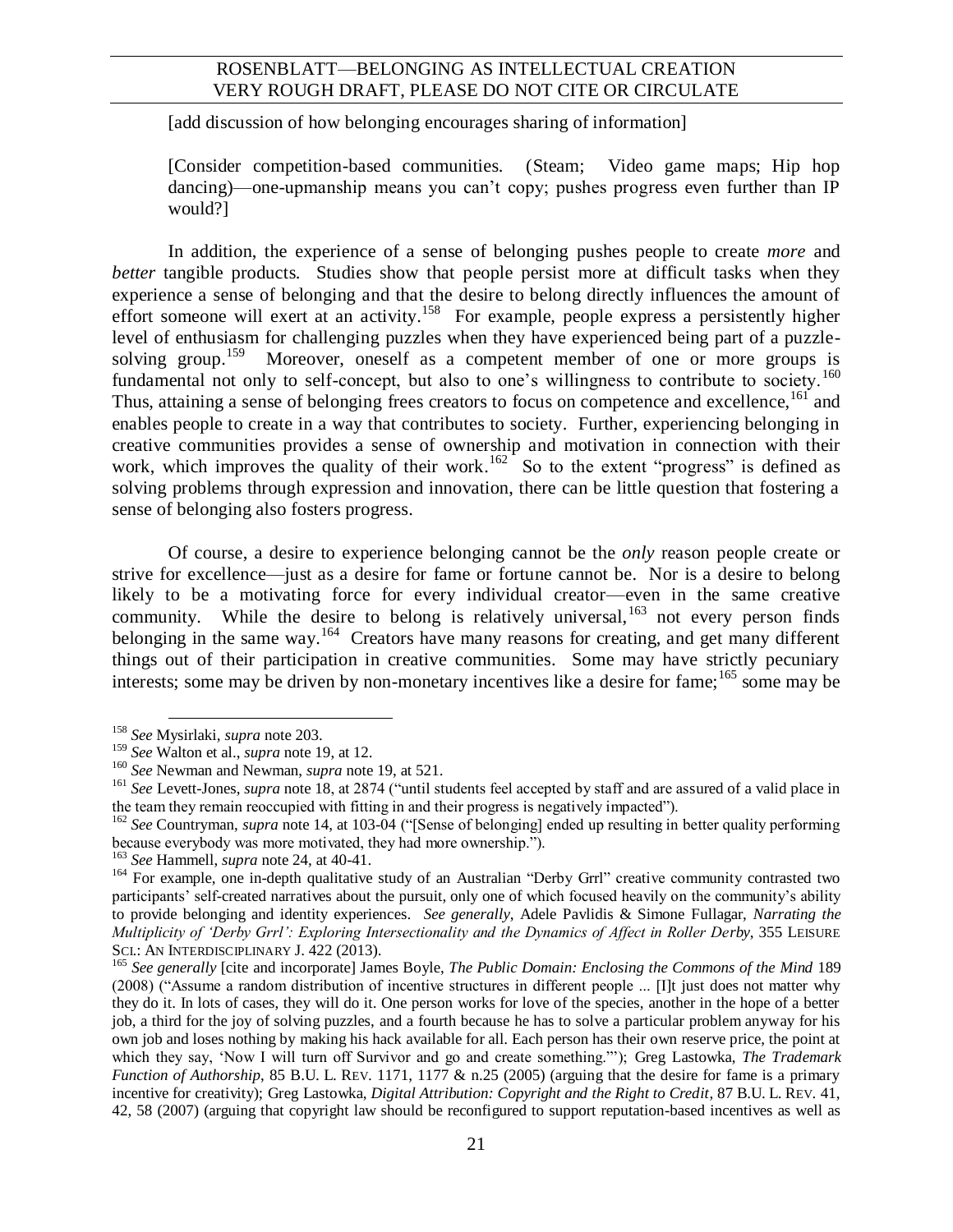driven by intrinsic motivators like curiosity or compulsion;<sup>166</sup> most will be driven by some combination of these things. Furthermore, even the most "belonging"-focused creator may benefit from economic incentives that make it possible to make a living as a creator. For these reasons, the economic impact of intellectual property laws cannot be ignored. But I do suggest that in analyzing creators' motivations to create, there is little reason to privilege economic benefit above other human values $167$ —and the complicated nature of creation and creative incentives makes belonging relevant to discussions about intellectual property law and policy.

[Add discussion: an important point. A desire to belong is unlikely to be a significant motivator for firms or collective entities. While individual directors and employees may be motivated by the desire to belong, corporations and other collective entities may by their very nature lack the capacity to care about values such as "belonging." These entities are more likely to be driven by purely economic motivations—and are also likely to act as important intermediaries for the dissemination of creation.]

#### **2. Belonging helps shape what stuff people make**

- Belonging theory also does a better job than other incentive approaches in saying anything useful about why people create what they create. If it's just for money or fame, why does anyone make nature poetry?<sup>168</sup>
- Follow-on creation is often beneficial from a belonging standpoint,<sup>169</sup> It follow-on creation provides a less threatening entry point to creation, which may be why many inexperienced creators use follow-on creation as a training ground.<sup>170</sup>
- In professional fiction writing, genre defines how creation manifests; belonging to a particular community or network of genre creators defines some creative boundaries.<sup>171</sup>

<sup>168</sup> Tushnet, *Economies of Desire* at 521-22.

<sup>169</sup> *See* Lawson et al., *supra* note **Error! Bookmark not defined.**, at 767 (noting that community arts project shown to foster belonging among participants involved creating "responses to" existing participant-selected artworks); Green paper.

<sup>170</sup> Green paper

monetary incentives); Tom W. Bell, *The Specter of Copyism v. Blockheaded Authors: How User-Generated Content Affects Copyright Policy*, 10 VAND. J. ENT. & TECH. L. 841, 851 (2008) (We need not specify what motivates ... authors [who share their works for free or for nominal prices] .... We need only observe that ... non-monetary incentives sometimes suffice to inspire authorship).

<sup>166</sup> *See* Tushnet, *Economies of Desire: Fair Use and Marketplace Assumptions*, 51 WM. & MARY L. REV. 513 (2009) (describing roles of love, desire, and other passions in creation).

<sup>&</sup>lt;sup>167</sup> Indeed, there is little empirical evidence for the premise that economic benefit spurs creativity, and good reason to believe that it does not. [cite E Johnson fallacy]; Raymond Shih Ray Ku et al., *Does Copyright Law Promote Creativity? An Empirical Analysis of Copyright's Bounty* 4 (Case Research Paper Series in Legal Studies, Working Paper No. 09-20, 2009), available at http:// ssrn.com/abstract=1410824 ("[S]tatistically, there is no uniform or fully predictable relationship between laws that increase copyright term, subject matter, rights, or criminal penalties and the number of new works registered in general.... [T]he data suggest<sup>[]</sup> that these relationships may be essentially random.... So while increasing copyright protection may increase the rewards available to authors, it does little to change their incentives overall.").

<sup>171</sup> *See* Neil Gaiman and Kazuo Ishiguro, *Breaking the Boundaries Between Fantasy and Literary Fiction*, The New Republic, June 7, 2015, at http://www.newrepublic.com/article/121982/neil-gaiman-and-kazuo-ishiguro-talk-booksstorytelling-dragons (Arguing that while "genre" isn't useful as a concept outside of bookshops, genre-based communities encourage and inspire creation and provide useful storytelling constraints: "'Head over the wall to Science Fiction, mate, you'll be happier there...' or 'Come over here if you want but you're going to have to abide by our rules.'").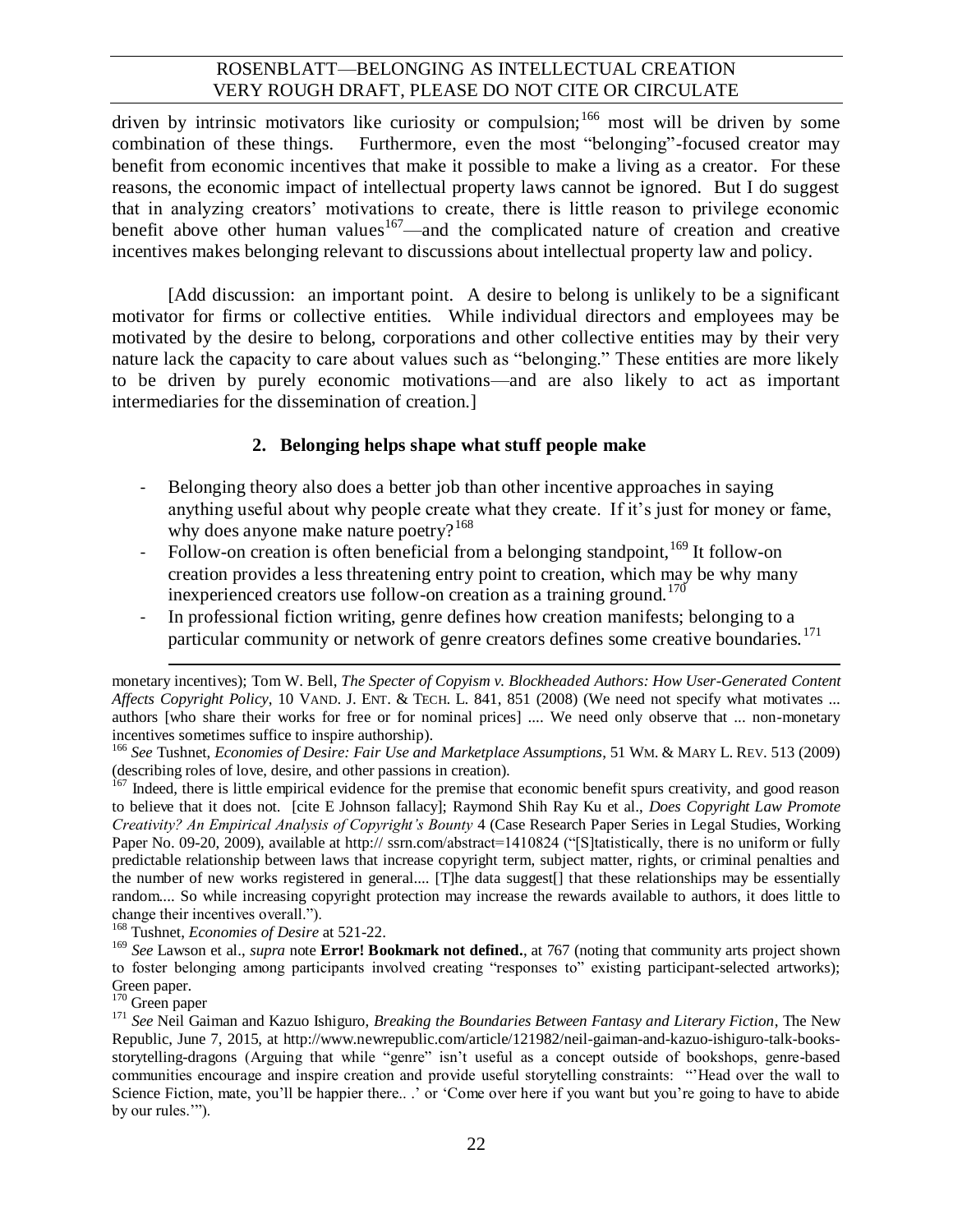- Also Lots of low-IP and counterculture examples: roller derby, Brazilian straight-edge, fanwork shipper groups
- Professional examples: what scholars pursue
	- o Viktoria Modesta: framed her message in a pop way
- Can quibble about whether this is good or bad—may want to encourage people to break out of the box—but people are less likely to create something if they think their audience are likely to reject it.

## **3. Belonging promotes stable management regimes for using, copying, and attributing stuff within creative communities, but not among them.**

Belonging not only motivates creation of stuff, but also motivates people to create and comply with community norms and values.<sup>172</sup> Studies show that the desire to belong drives people to engage in behavior valued by the group, which in creative communities would include not only creation, but also adhering to copying and attribution norms.<sup>173</sup> These intellectual property norms are tailored to the needs of the community. This is because groups create their own norms organically,  $^{174}$  as group members select modes of behavior that bond the group together and serve the needs of the creative community and its particular endeavor.<sup>175</sup>

Members comply with norms in significant part because a sense of belonging provides individuals with an "identity and associated consensual belief system that informs us who we are and how we should view and treat others, and how others will view and treat us."<sup>176</sup> The greater the belief uniformity in a group, the more likely its members will feel belonging.<sup>177</sup> People who desire a sense of belonging are likely to adopt the values and norms of the community to which they belong.<sup>178</sup> In creative communities, therefore, creators conform to their creative community's protection, enforcement, and copying norms because compliance reinforces their sense of belonging to that community.<sup>179</sup> People therefore absorb the norms and values of their communities, which informs their views about what sort of behavior is acceptable and what sort of behavior is shameful.<sup>180</sup>

Indeed, people motivated by a desire to maintain a sense of belonging will follow community norms even when those norms otherwise conflict with their self-interest. Studies show that a desire to experience belonging can be a prime motivator of volunteer behavior, for

<sup>172</sup> *See* Levett-Jones, *supra* not[e 19,](#page-3-1) at 215.

<sup>173</sup> *See Id.* at 782.

<sup>174</sup> *See* Samuel Pehrson et al, *Is everyone Irish on St. Patrick's Day?Divergent expectations and experiences of collective self-objectification at a multicultural parade*, 53 British J. of Social Psych. 249, 250 (2014) ("behavior actively shapes group norms in a deliberate way rather than merely following them")

<sup>175</sup> *See* Newman and Newman, *supra* not[e 19,](#page-3-1) at 524).

<sup>176</sup> Hogg, et al., *supra* note [105,](#page-12-0) at 135.

<sup>177</sup> *See* Stroope, *supra* not[e 64,](#page-8-0) at 580.

<sup>&</sup>lt;sup>178</sup> *See* Steinel et al, *supra* not[e 32,](#page-4-1) at 789 (finding that people on the outskirts of a group adhere even more closely to group norms than prototypical group members).

<sup>179</sup> *See* Steinel et al, *supra* note [32,](#page-4-1) at 781.

<sup>180</sup> Cite peer to peer file sharing study; Elizabeth L. Rosenblatt, *Fear and Loathing: Shame, Shaming, and Intellectual Property*, 63 DEPAUL L. REV. 1, \_ (2013).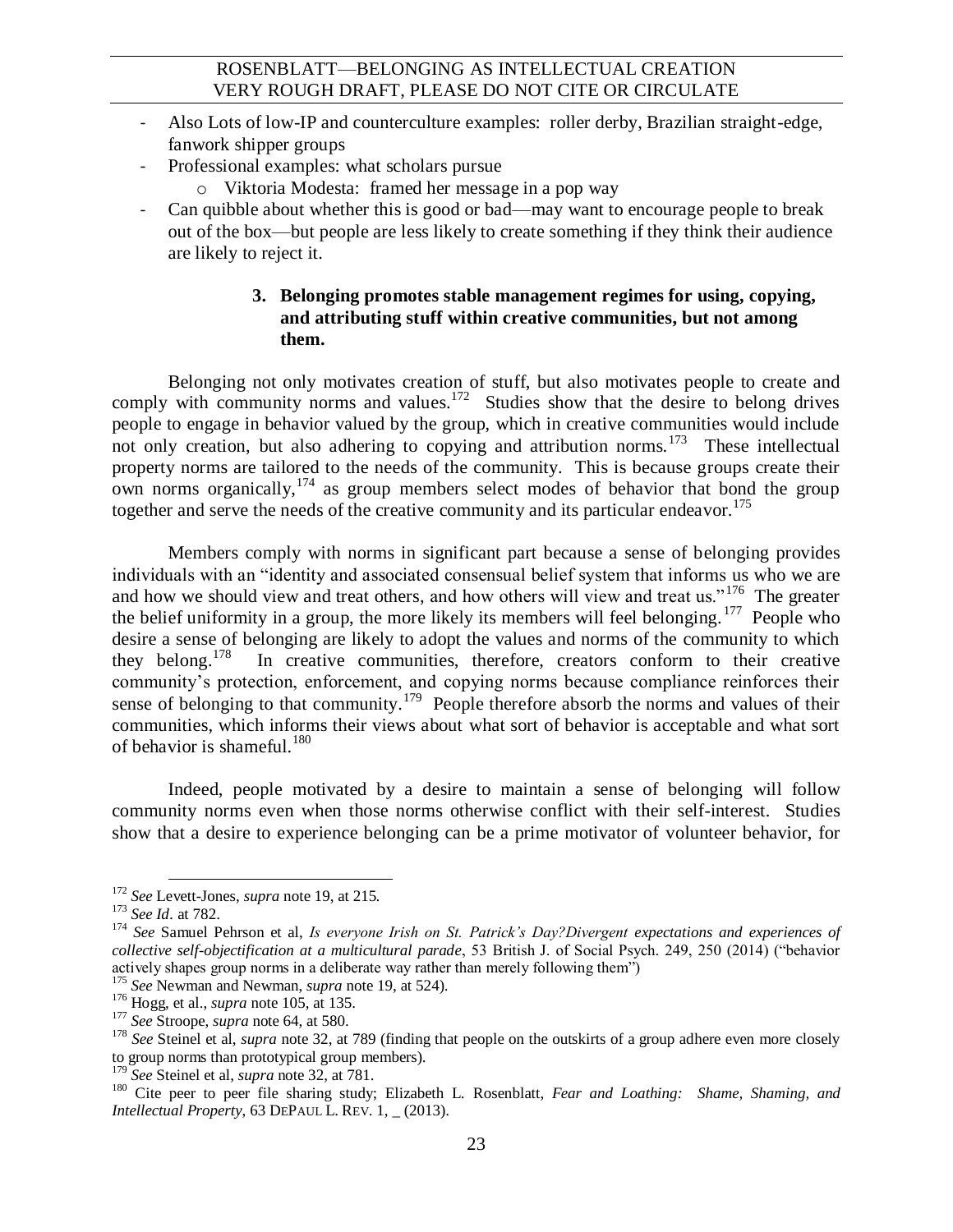example.<sup>181</sup> and that people may elect to engage in occupations they do not enjoy, solely to give pleasure to others or for the opportunity to spend time with others in shared occupation.<sup>182</sup> [in communities of IP sharing, people engage in IP forbearance even if exclusivity would result in greater profit. Cite Spiral Gallery article; case studies.]

<span id="page-23-1"></span><span id="page-23-0"></span>These norms exist independently from formal law or institutional rules. Communities exist separately from institutions, even if they share affiliation with institutions.<sup>183</sup> For example, communities of musicians may be affiliated with a school, but they negotiate the terms of their work and create norms in ways that are not determined by the school, and may even reflect resistance to or autonomy from the school.<sup>184</sup> Creative communities exist within the institutional framework of formal law, but create copying and attribution norms that are separate from it, and may even contradict formal law.<sup>185</sup> For example, some creative communities rely on a philosophy of sharing,<sup>186</sup> where creators expect that others will consume and often copy their creations without paying them. But sharing communities also tend to incorporate various limitations on copying that formal law does not provide—for example, the expectation that all copiers will make copies freely available; expectations of attribution; or requirements that all copying be approximate rather than exact.<sup>187</sup> Community members follow those norms because failure to do so would challenge their identity and sense of belonging.<sup>188</sup> For example, [can use lots of negative space examples here; comedians protect ideas and not only expressions; <sup>189</sup> drag queens respect exclusivity of "signature" songs and even artists;<sup>190</sup> etc.]. This is consistent with the bottom-up creation of norms rather than top-down imposition of them.<sup>191</sup>

These norms can help define the boundaries of creative communities: "if you follow this norm, you're one of us; if you're not, you're out." [Discuss: include the id of the "sellout" in punk [use Brazilian straight-edge paper]. Many fan fiction writers, for example, strongly favor

l

 $186$  [cites – notes 148-154 of previous article].

<sup>181</sup> *See, e.g.,* Paul Bramston, Grace Pretty, and Charlie Zammit, *Assessing Environmental Stewardship Motivation*, 43 ENVI. AND BEHAVIOR 776 (2010).

<sup>182</sup> *See* Hammell, *supra* note [24.](#page-4-2)

<sup>183</sup> *See* Francesco Belvisi, *Legal Pluralism and Problems of Legal Application*, UNIV. OF LEICESTER SCH. OF LAW RSCH. PAPER NO. 14-05, 5-6 (2014).

<sup>184</sup> *See* Countryman, *supra* not[e 14,](#page-2-0) at 99.

<sup>&</sup>lt;sup>185</sup> Much of the law & norms literature discusses norms as they relate to fields outside the scope of formal intellectual property. [cite negative space articles, notes 4-19 of Shame article]. Another strand explores the relationship between norms and existing formal law. See, e.g., Jennifer E. Rothman, *The Questionable Use of Custom in Intellectual Property*, 93 VA. L. REV. 1899, 1905–06 (2007) (discussing influence of norms on scope of IP rights); Sean B. Seymore, *Rethinking Novelty in Patent Law*, 60 DUKE L.J. 919, 929 (2011) (referencing a "disconnect between patent law and the norms of science"); John Tehranian, *Infringement Nation: Copyright Reform and the Law/Norm Gap*, 2007 UTAH L. REV. 537, 543–50 (discussing disparity between copyright law and norms of infringement). See generally Christopher Jensen, *Note, The More Things Change, The More They Stay the Same: Copyright, Digital Technology, and Social Norms*, 56 STAN. L. REV. 531 (2003) (discussing attempts to create a link between digital copyright law and social norms surrounding tangible property rights).

<sup>&</sup>lt;sup>187</sup> Cites to open source/free software study; fan studies; academic citation/attribution; French chefs.

<sup>188</sup> *Id.*

<sup>&</sup>lt;sup>189</sup> Oliar and Sprigman

<sup>190</sup> *See* Eden Sarid, *Don't Be a Drag, Just Be a Queen – How Drag Queens Protect their Intellectual Property Without Law*, [cite] (20, 41).

<sup>191</sup> *See* May, *supra* note [22,](#page-3-3) at 369.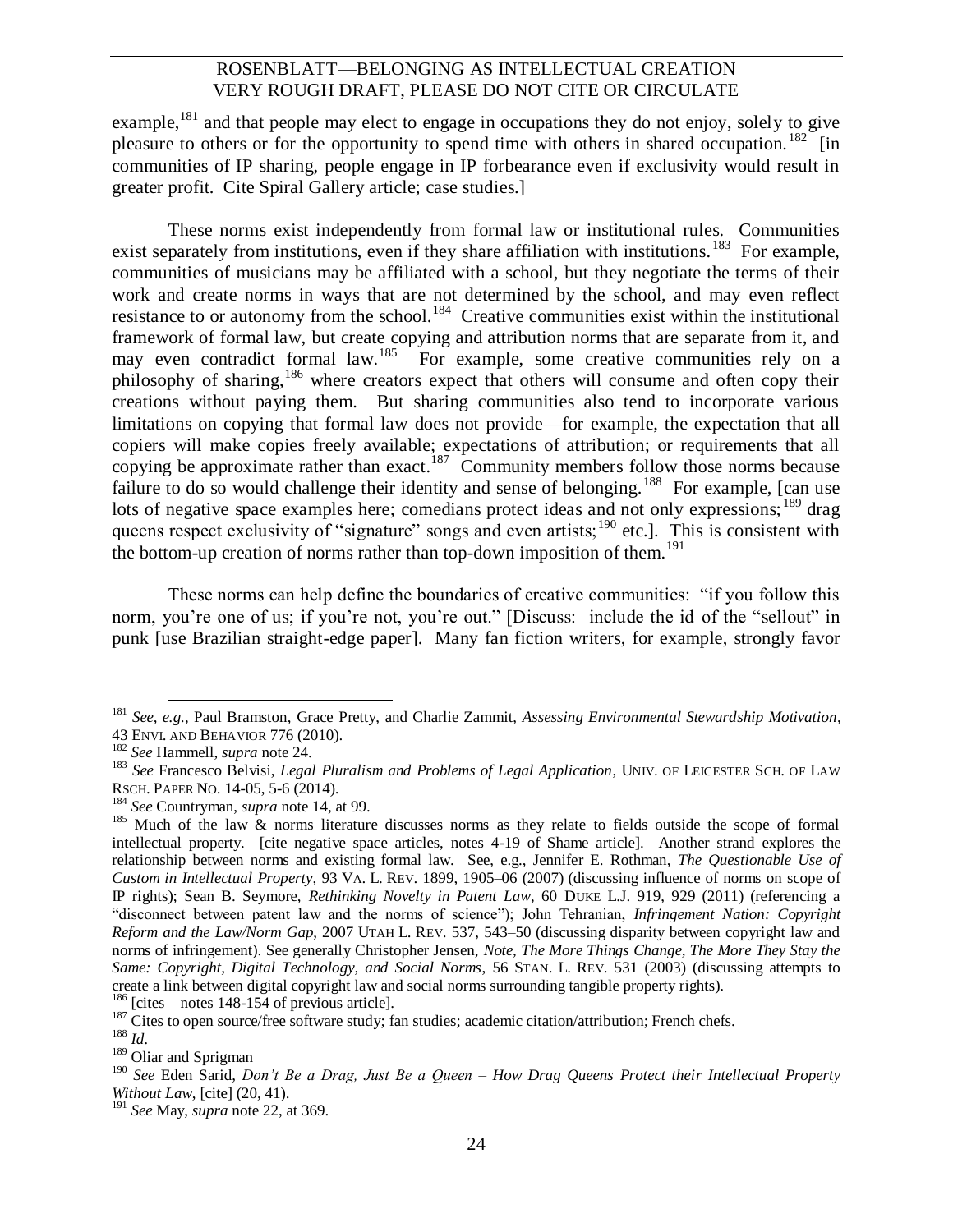transformative copying, as long as it includes attribution.<sup>192</sup> They not only write transformative works, but also welcome others to remix (and attribute) their fanworks.<sup>193</sup> This norm sets fanwork creators apart not only from the world of "traditional authors," but also from the world of commercial pastiche writers, who are more likely to adhere to formal law rather than fandom's copying norms. The existence of norm-defined ingroups and outgroups does not necessarily impose or enforce rigid boundaries or exclusive membership, however. Most people belong to multiple communities, <sup>194</sup> and it is entirely possible for people to belonging to multiple communities with different norms systems.<sup>195</sup> People who belong to multiple communities can contextualize their norm adoption. For example, media fans tend to publish their fanworks under pseudoynms—even when, under their "real life" names they are well-known professional authors under their own names, and might garner greater readership for their fanworks if they used their own names. So why use pseudonyms? Because they appreciate the norms and boundaries of media fandom, as well as the norms and boundaries of their professional communities.<sup>196</sup> Indeed, the existence of norms and expectations in creative communities may actually facilitate mobility among groups. People comply with community norms as a way of building a sense of belonging within that community; as a result, in communities without formal barriers to entry, individuals may be able to gain recognition and acceptance in a particular community by creating the sorts of works or inventions that the community values and following the community's norms.<sup>197</sup>

Belonging therefore generates its own regulatory scheme for in-groups, optimized to communities and networks. Shared belief in these norms, in turn, strengthens participants' sense of belonging—which, as discussed above, promotes the creation of stuff. As a result, belonging can generate and maintain relatively stable governance systems for intellectual property within creative communities. Belonging is poorly suited, however, for governing intellectual property behavior *among* groups.

## **V. What Can IP Learn from Studying Belonging?**

Belonging is not a central intellectual property concept—and perhaps it shouldn't be. But although intellectual property laws exist to promote progress and facilitate commerce, those same laws have the ability to promote or undermine the fundamental human need for a sense belonging. And as demonstrated above, belonging is far more intertwined with intellectual property law and the physical production of intellectual goods than one might initially expect. So what lessons can intellectual property law take from a study of belonging?

 $\overline{a}$ <sup>192</sup> *See* Fiesler, [full cite] at 752-54.

<sup>193</sup> *See id.*

<sup>194</sup> *See* May, *supra* note [22,](#page-3-3) at 370.

<sup>195</sup> *See* Belvisi, *supra* not[e 183,](#page-23-0) at \_.

 $196$  cite Naomi and Seanan re fanworks; cite and use quotes from Green Paper submission.

<sup>197</sup> *See* Carol M. Rose, *Surprising Commons* (Jan. 2015), [http://papers.ssrn.com/sol3/papers.cfm?abstract\\_id=2551265](http://papers.ssrn.com/sol3/papers.cfm?abstract_id=2551265) (Effective intellectual commons have porous boundaries and opportunities for movement, but "some are participants and some are not"; membership "means something," but the communities are open to outsiders who can join by acting like insiders. To the extent that "acting like an insider" involves creating, the act of creation therefore not only creates an object, but also a sense of belonging in the creator.).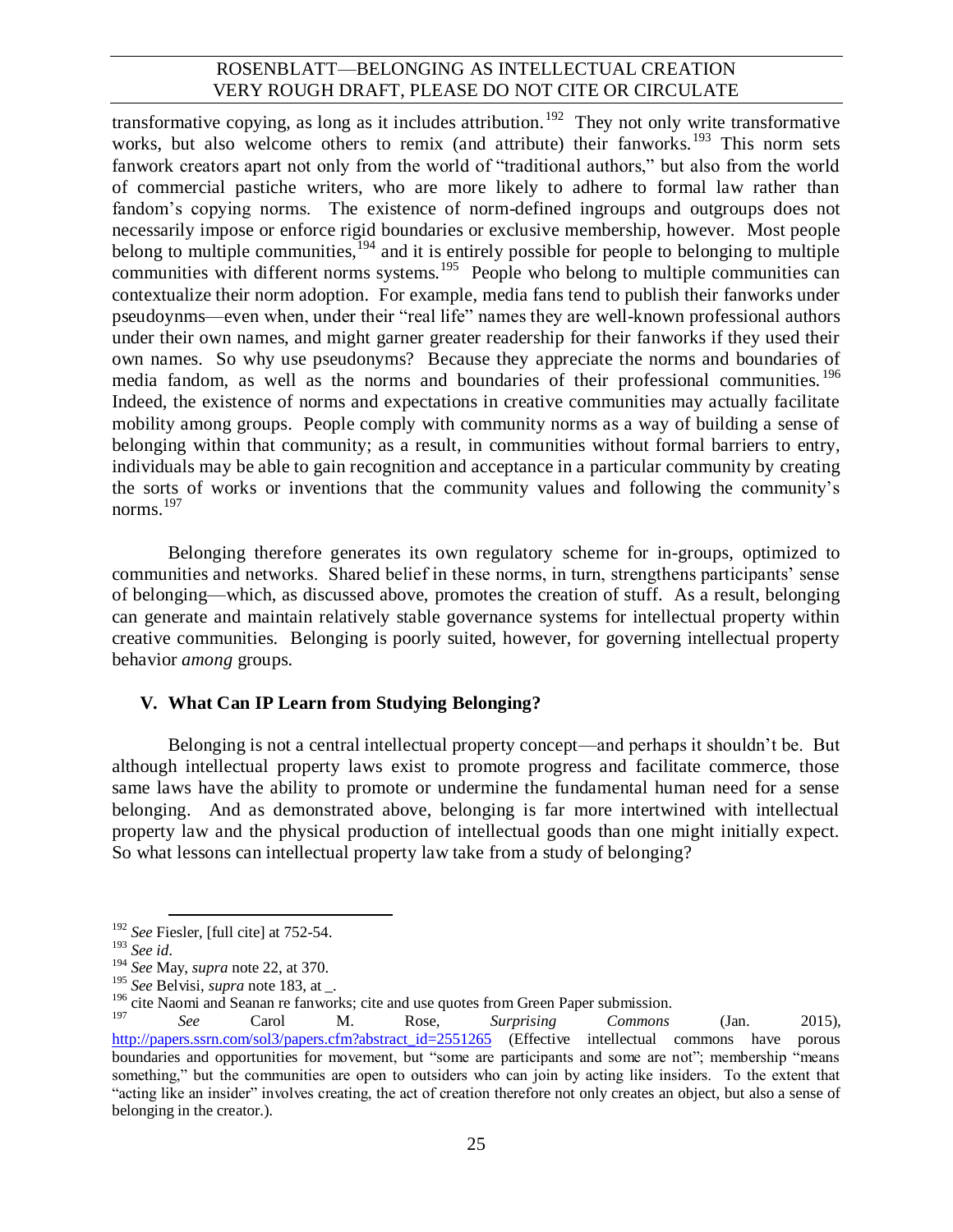- Regulating IP exclusivity may promote or undermine individuals' access to a fundamental human need (belonging)
	- o and we may be undermining their will to create "stuff" or ability to optimize community norms.
	- $\circ$  And may be warping who creates away from individuals and toward firms

## **A. Belonging tells us stuff isn't everything.**

- Stuff is only one of many creative products.
- If belonging were just a positive externality of stuff-making, then that would counsel in favor of IP policy that incentivizes stuff-making. But belonging is much more than a positive externality of stuff-making.
	- o Belonging can be encouraged or discouraged even in the context of creative activity
	- $\circ$  Creative communities can foster belonging even with relatively minimal stuffmaking
		- Can contribute by assisting, editing, commenting, discussing. Promote belonging but may actually slow production
	- $\circ$  Mentoring drives progress and belonging, but does not itself generate stuff.<sup>198</sup>
- IP law can promote belonging
	- o Carries a signaling function—being an intellectual property owner legitimizes creation and situates creators in a community of "authors," "artists," "inventors," or the like.<sup>199</sup>
		- See Smita Kheria work
	- o But don't need long terms or heavy protections to accomplish that.
- But by regulating exclusivity IP law can also regulating away or overlook elements that may be valuable to belonging
	- $\circ$  such as attribution.<sup>200</sup>
	- o Work for hire rules take permit firms to take away individuals' recognition and immortality benefits of belonging.
	- o Rules that fail to acknowledge the contribution of follow-on creators may undermine belonging
		- Attribution
		- control over verbatim copying of follow-on creations
	- o current IP law is not particularly good at encouraging and accounting for collaboration, even though collaboration [even asynchronous?] tends to promote a sense of belonging.<sup>201</sup>

 $\overline{a}$ <sup>198</sup> *See* Megan L. Ballinger, Lyn A. Talbot and Glenda K. Verrinder, *More than a place to do woodwork: a case study of a community-based Men's Shed*, 6:1 J. Men's Health 20, 24 (2009) (discussing how participating in activities such as mentoring at a woodworking-focused "men's shed" contributed to older men's senses of belonging and well-being).

<sup>199</sup> *See* Jessica Silbey, *Patent Variation: Discerning Diversity Among Patent Functions*, 45 LOYOLA UNIV. CHICAGO L. J. 441, 456 (2013) (noting that patentees appreciate being part of a "storied legacy of inventors" as a result of being named in a patent).

<sup>200</sup> *See See* Silbey, *Promoting Progress*, *supra* note **Error! Bookmark not defined.**, at 528 (noting mismatch between IP law and attribution in the arts and sciences).

<sup>201</sup> *See* Lipe et al., *supra* note [77,](#page-9-0) at 28; Countryman, *supra* note [14,](#page-2-0) at 107.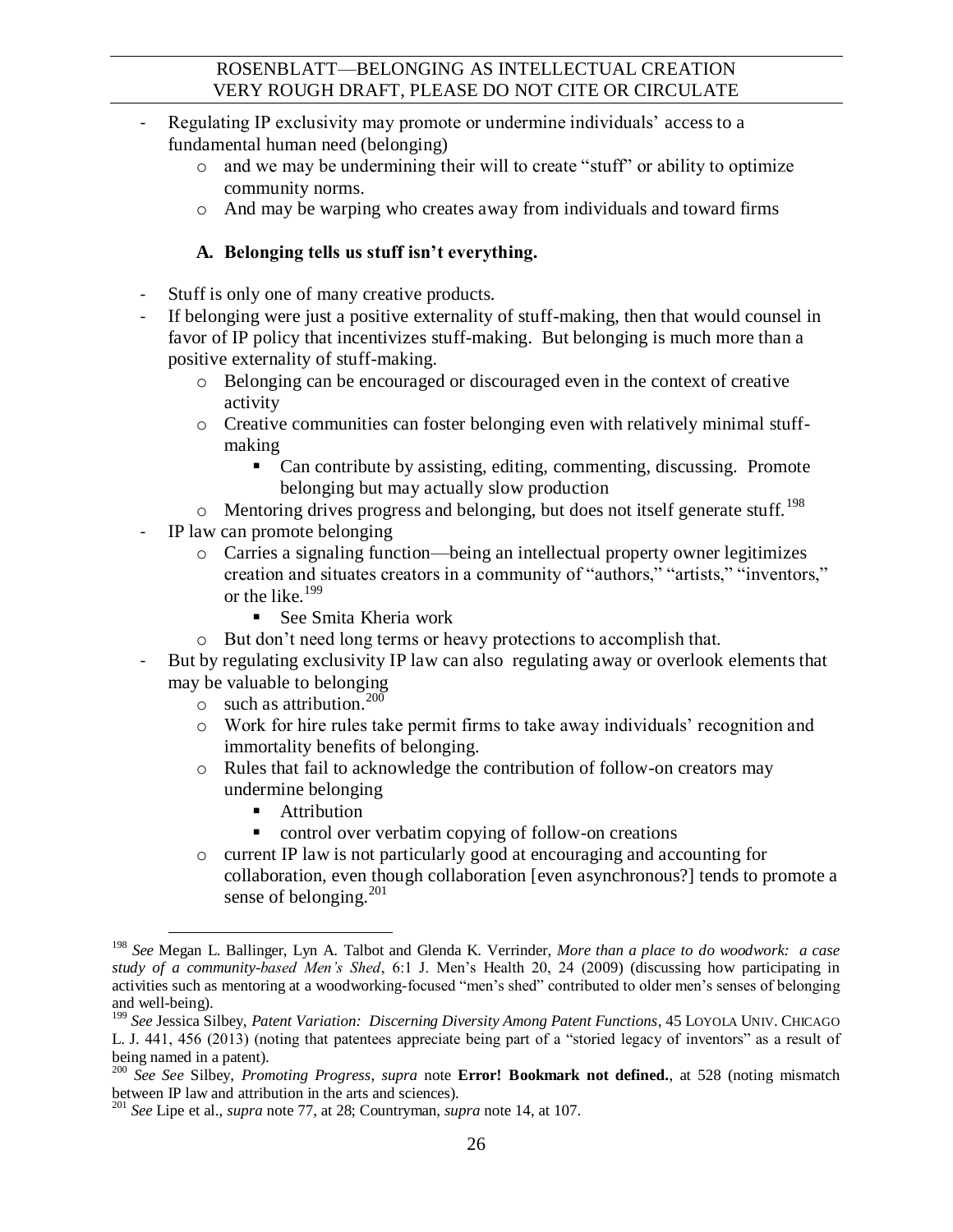- o To the extent that IP law attempts to shape or direct *how* consumers re/create, it undermines community. (See: Kindle World, sports fandom, tinkerers. Licensing breeds censorship, may slow progress). Read/write consuming is a significant community builder, because it bonds people around shared love. (cite Green paper). Enclosure thus undermines belonging.
- o Rules that increase barriers to entry for creative endeavors (such as discouraging follow-on works; lack of experimental use exception to patents; trademark challenges to expressive works) harm people's ability to participate in creative communities and experience belonging
- Forcing people to follow norms different from the norms of their group may undermine the existence of the group and thereby the people's experience of a fundamental need.<sup>202</sup>

## **B. Belonging tells us money isn't everything, either.**

- The financial incentive narrative may not always reflect reality of creation. (A conclusion that many other, wiser scholars have drawn before me: that the financial incentive narrative is only one way of looking at incentives, and that for some creation and innovation, financial incentives may be counter-productive.)
	- o Belonging tells us, as others have, that money isn't the only benefit that people get from creating, nor the only (nor necessarily the best) incentive to create.
	- o Belonging provides an alternative narrative to economic incentives and can help re-frame the incentive conversation
	- o I'm not saying that the financial incentive narrative is never applicable. It motivates firms, and it may make it possible for those motivated by other things to make a living creating and innovating.
		- BUT. Little reason to privilege monetary incentives over other incentives, such as belonging; and exclusivity does just that. It really only influences monetary incentives, not other motivators to create
		- This warps the "who creates" question because it privileges benefits to firms over benefits to individuals.
- Why consider belonging, as opposed to some other value? Wise scholars have identified other incentives. Indeed, additional wise scholars have identified other aspects of human flourishing that IP law may want to promote. [See Fisher.]
	- o The flippant answer is why not consider belonging? (Or, put differently, why privilege economic narrative over any other?) Could argue that money and "stuff" are both more measurable. That's true. But measurable isn't the same thing as important.
	- o But from an incentive standpoint, there is a reason to consider belonging in particular, which is that belonging is *both* a motivator and a benefit in and of itself.<sup>203</sup> (whereas money is merely instrumental).

<span id="page-26-0"></span> $\overline{a}$ <sup>202</sup> *See* Belvisi, *supra* not[e 185,](#page-23-1) at 6.

<sup>203</sup> *See* Sofia Mysirlaki and Fotini Paraskeva, *Massively Multiplayer Online Games as Activity Systems: The Relationship between motivation, Performance and Community*, PROCEEDINGS OF THE 5TH EUROPEAN CONFERENCE ON GAMES BASED LEARNING 412 (D. Gouscos and M. Meimaris, eds., 2011) (motivational power of belonging); Gregory M. Walton et al., *Mere Belonging: The Power of Social Connections*, J. PERSONALITY & SOCIAL PSYCH. 1 (Oct. 24, 2011) (noting examples of belonging's positive impact on people, including increased IQ and longer life).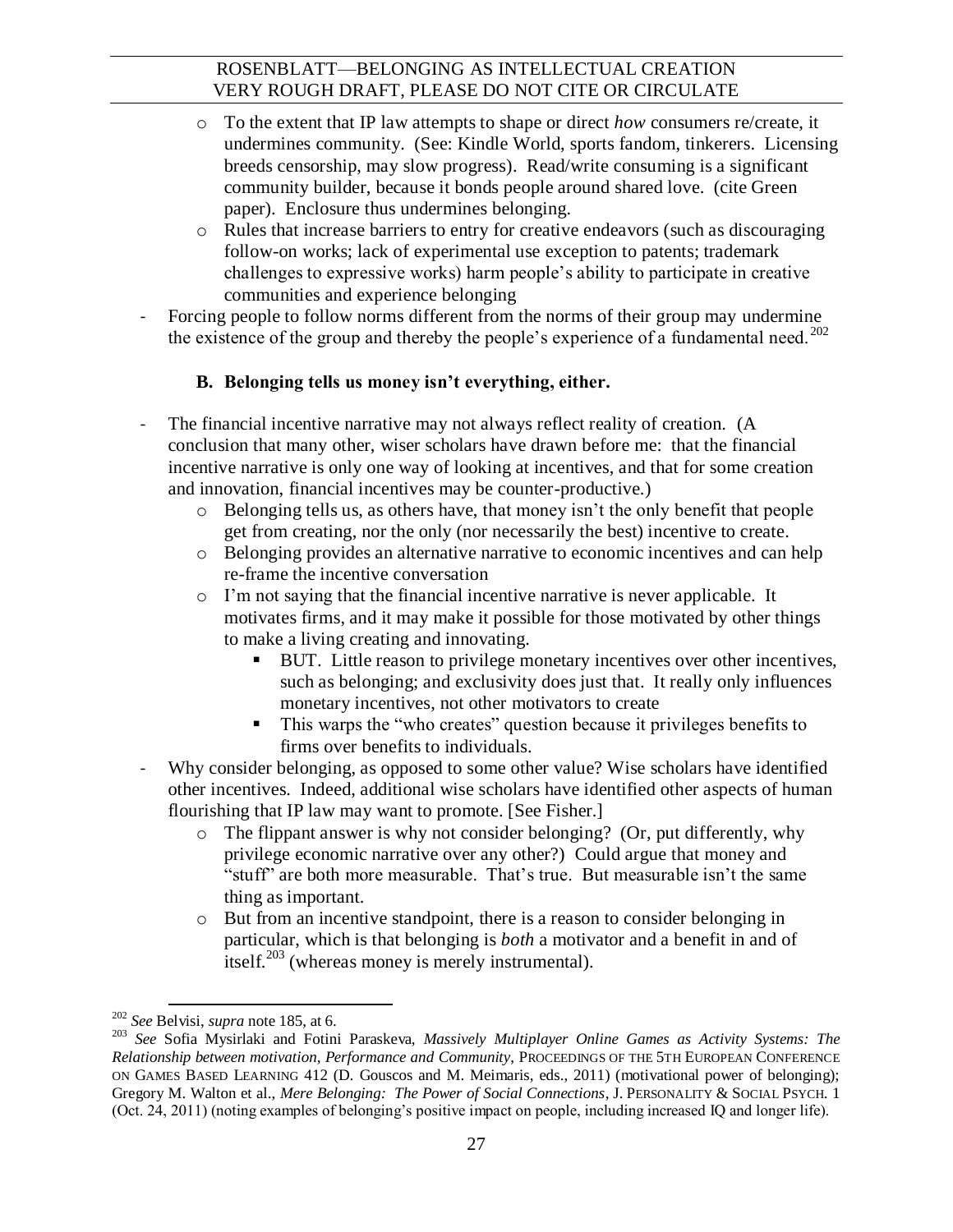- o Belonging may also create better goods, as discussed above. Therefore, if IP law promotes belonging, it incentivizes progress, and when IP law undermines belonging, it may undermine progress in the process. Scientific advances result from the exchange and combination of information, which is more likely to happen in communities of belonging.<sup>204</sup> Studies show that scientists are more likely to share useful information when they perceive that they belong to a community with open science norms and when they believe the party seeking the information inquirer is an academic scientist rather than an industry scientist.<sup>205</sup> These findings suggest that a sense of belonging to an open science community promotes scientific progress, and that commodifying information may actually retard progress rather than promoting it. (See Rai, Strandburg)
- In other words, no reason other than measurability to privilege economic benefit over any other, especially belonging.

#### **C. Belonging suggests ideas about when intellectual property law is necessary to regulate behavior**

- IP law likely necessary for regulating inter-group behavior, but not intra-group behavior
	- o exclusivity is neither necessary nor desirable for regulating intra-community interactions for communities where creation is substantially driven by a need for belonging. In fact, the intrusion of formal law may seriously undermine both the desire to create and the communities' ability to optimize rules. This echoes the principle articulated by legal sociologist Donald Black, that the closer the relationship between participants, the less need for external (read: legal) intervention in their relationship.<sup>206</sup>
	- o Suggests that the desire to belong, and associated community self-regulation mechanisms like shame and shaming, will likely govern protection, enforcement, and copying within particular creative communities at least as well as, or better than, formal law will. These communities will organically choose the norms that work best for their own creative needs, and members will comply with them. But these forces will do little—if anything—to regulate intercommunity behavior. Members of different communities will feel no compunction to live by each others' norms—in fact, they are most likely to reject each others' norms precisely because they are not their own.<sup>207</sup> Example: Drag queens more inclined to punish out-group members than in-group; entire work is based on performing works of another out-group (pop stars).  $^{208}$

<sup>204</sup> Carolin Haeussler, *Information-sharing in academia and the industry: A comparative study*, 40 RSCH. POL'<sup>Y</sup> 105, 106 (2011); *see also* Zhao et al., *supra* note [71,](#page-8-1) at 584 (demonstrating strong correlation between a sense of belonging and willingness to share knowledge).

<sup>205</sup> Carolin Haeussler, *Information-sharing in academia and the industry: A comparative study*, 40 RSCH. POL'<sup>Y</sup> 105, 106, 117 (2011) (noting that academic scientists more often hold pro-sharing norms while industry scientists more often share information only on a reciprocal basis).

<sup>206</sup> Donald Black, *The Epistemology of Pure Sociology*, 20 Law & Soc. Inquiry 829 (1995).

<sup>&</sup>lt;sup>207</sup> Cite studies on in-group regard and outgroup discrimination.

<sup>208</sup> *See* Eden Sarid, *Don't Be a Drag, Just Be a Queen – How Drag Queens Protect their Intellectual Property Without Law*, [cite] (12).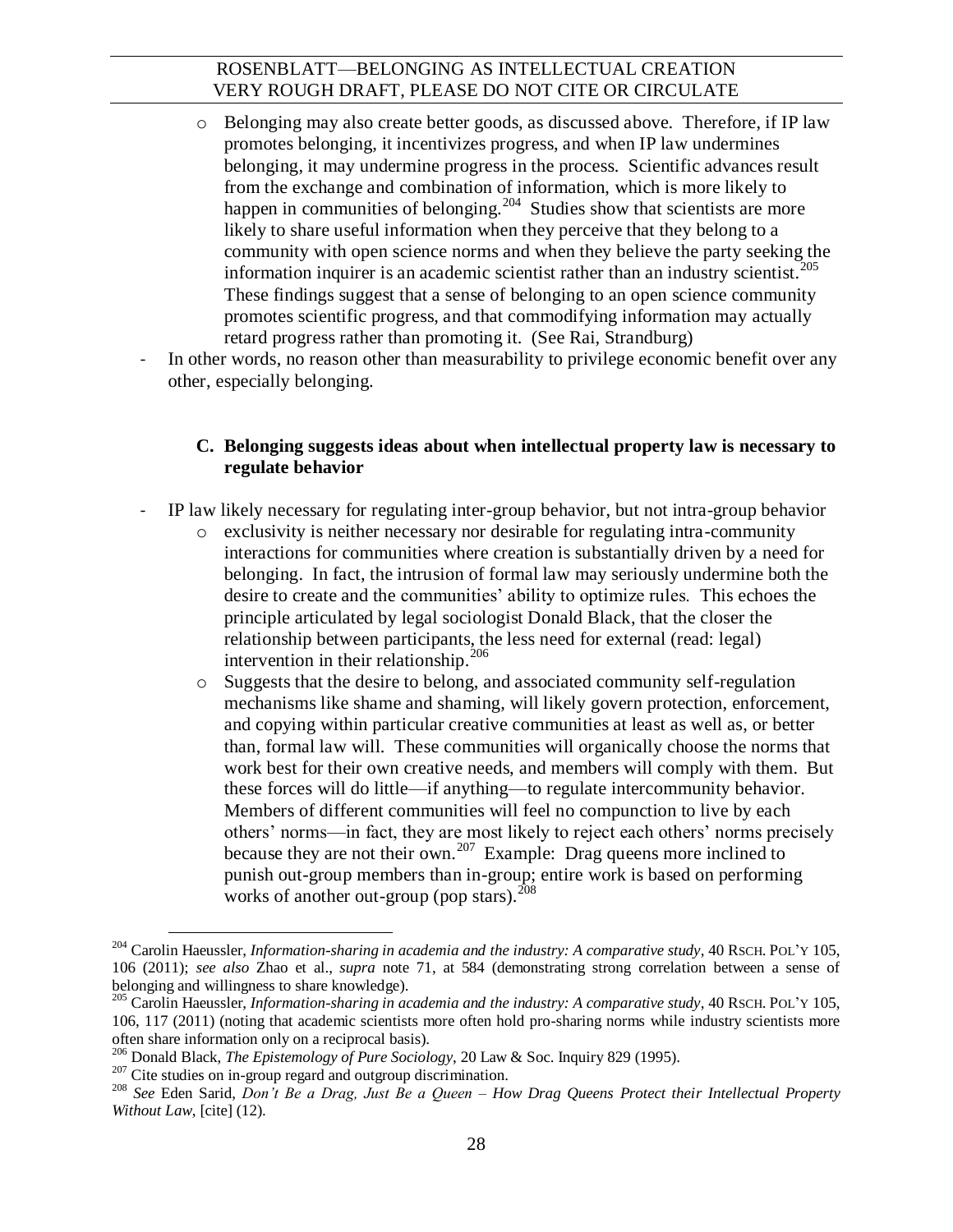- o In fact, studies show that people prefer harsher punishments for rule or norm transgression by people who do not belong to the group than for transgression by group members, both because of favoritism toward ingroup members and because of prejudice against outgroup members.<sup>209</sup>
	- These findings imply to me that enforcement of intergroup rules is most likely to be fair and objective if done by third parties, such as courts. This implies that while formal law may be unnecessary for regulating intragroup intellectual property behavior, it may remain a necessary tool for mediating intergroup copying behavior.
		- For fans and commercial authors, the law does just that: the Copyright Act and its fair use provision provide parameters under which fans can make transformative use of commercial authors' works. $^{210}$
	- Legal regulation likely especially necessary when multiple communities believe that they have "rights" in a particular intellectual creation (eg media/fans, acad/industry, pharma/health community); multiple claims on the same intellectual territory leads to conflict.<sup>211</sup>
- o But balancing considerations in setting inter-community rules isn't always money versus money. Sometimes it is, for example, money versus community. (Or money versus some other public benefit.)
	- Fair use is an example of when this happens; how can we refine the way we think about other inter-community regulations?
	- Balance is crucial. As important as formal law may be for mediating intergroup behavior, the law must take into account the belonging needs of each group it regulates. The norms of creative communities grow in response to community needs, and gradually optimize to promote creation in each community. If the law eviscerates the norms of creative communities, it undermines belonging (and as a result, can undermine the incentives of creators in those communities), rather than enhancing them.
- Regulation may also be necessary when a group's norms-based behavior is bad for society at large. [Consider whether to cut this because it's a sidetrack]

 $\overline{a}$ <sup>209</sup> Bastian Schiller, Thomas Baumgartner, and Daria Knoch, *Intergroup bias in third-party punishment stems from both ingroup favoritism and outgroup discrimination*, 35 EVOLUTION AND HUMAN BEHAVIOR 169, 73-74 (2014).

<sup>&</sup>lt;sup>210</sup> See 17 U.S.C. §§ 101, 107 (2006). [consider the following idea: there are ways of regulating that embrace belonging and ways of regulating that drive creators underground or disintegrate their communities. This goes for norm regulation as well as formal law. consider a fan who writes fanworks in order to belong to the community of people who play in a particular fictional universe's sandbox. IP holders for that universe (eg TV writers) can embrace fans and help to set fan norms, or they can exclude them from the belonging group and have no say at all in the norms adopted by the fans. The same goes for formal regulation; if lawmakers want to shape what people do, they have to make them feel like they belong within the rule set. Fair use does that—it shapes how people make derivative works by making room for derivative works. Eliminating fair use wouldn't eliminate derivative works—it would just make everyone who created derivative works into rogues.

<sup>211</sup> *See* Dominic D. P. Johnson & Monica Duffy Toft, *Grounds forWar: The Evolution of Territorial Conflict*, 38:3 Int'l Security 7, 32 (2013/14) ("Where both sides perceive themselves to be the territory resident, [fighting is especially intense] because each side may expect to win and expect the other side to back down, somewhat regardless of size and strength.").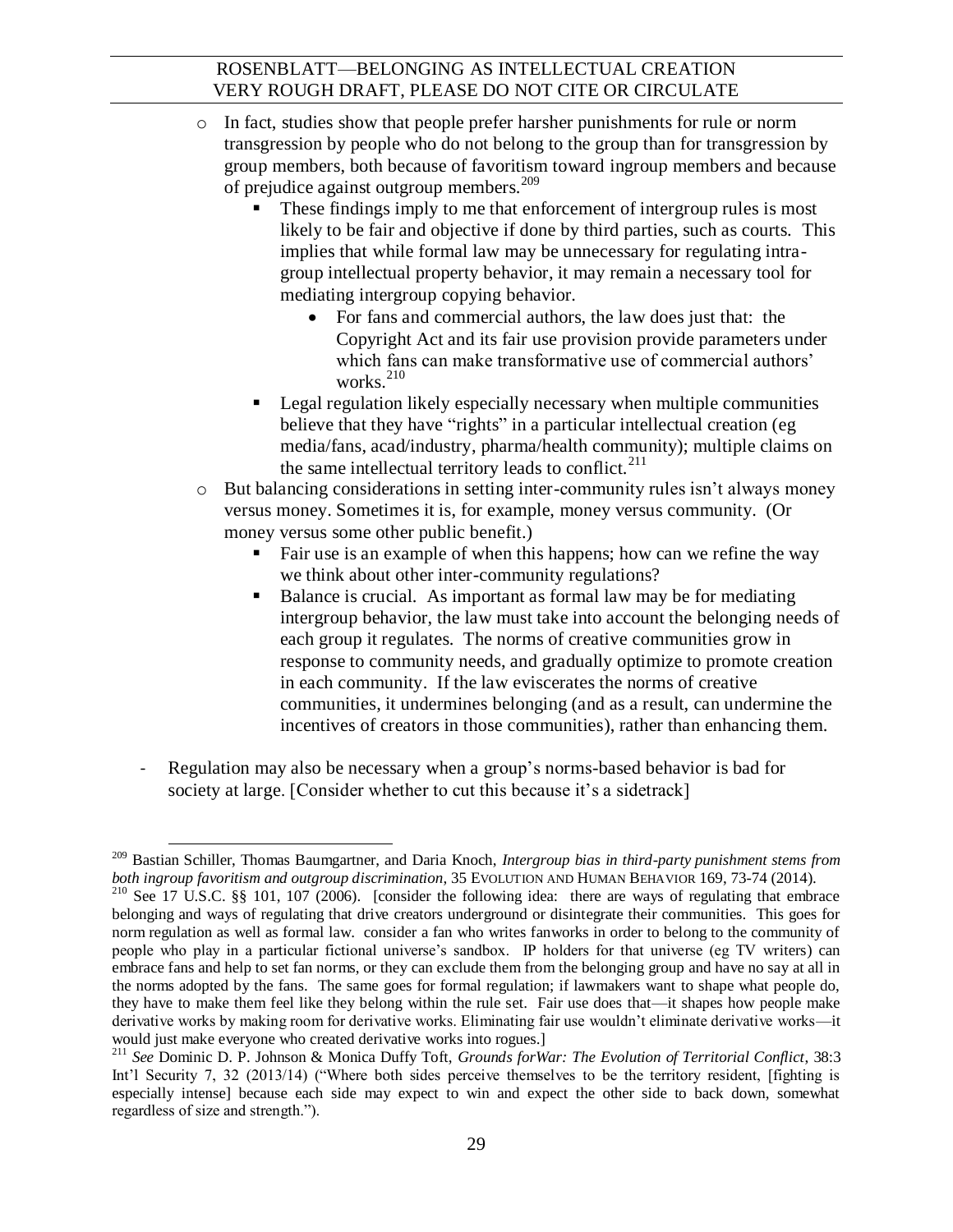- o Eg when the norm is "women can't create" or when the norm is "violence for infringement." When that happens, it may be worth it to undermine a stable norm, thereby undermining a community of belonging, because we don't like what the community does or stands for. [Consider Alexandra George's study where punishment for unauthorized use of IP involves one tribe giving another tribe a child.].
- $\circ$  [Think on this: if people will follow the norms with which they most identify, will legally regulating here even help, or will people just scoff at the law that conflicts with their community norms? Or will it disintegrate the community entirely, which might be a fine result if the norm in question is bad enough, but not if it's only iffy.]

## **D. Belonging suggests that by privileging economic narrative over belonging, IP law privileges firms over individuals.**

- Belonging motivates individuals rather than firms. (Or, it motivates firms only to the extent they are made of people.) While firms as entities are motivated predominantly by money (and reputation, which usually circles back into money), individuals are motivated not only by those things but also by belonging. And may in fact be counter-motivated by money.
	- o So undervaluing belonging privileges firm-made creations over individual-made creations. Undervalues the creative potential of individuals.
	- o And IP policies that undervalues individuals tends to influence who can be a "maker" by dividing the world into makers and consumers.
		- Can everyone "make" or only those who value economic incentives?
		- May think that by relying on exclusivity we're encouraging making
			- But may also be stifling it by ignoring other reasons to make.
	- o "being allowed to create" is a kind of belonging that IP laws can undermine. Professional status confers permission, but a sense of belonging might as well, through things like fan acceptance. Question is where "permission" comes from—top down (law) or bottom up (belonging).
	- o Consider Alexandra George work in which IP has more to do with who's allowed to make certain kinds of works than with what those works look or sound like. Same is true of DMCA in many ways, as rights holders are the gatekeeper of who is permitted to use the materials of creation. Similar situation with patents on assays and data-gathering inventions.
- What about those who say, ok, belonging is a useful idea for individuals, but individuals' creation will never see the light of day without firms' assistance?
	- o Flippant answer: Who do you think makes the things that firms sell?
		- Discuss Quirky: Inventors who release their inventions through Quirky see some money from their endeavor, but "for most, the main satisfaction is being a part of ideas that make their way into the world as products. And there is recognition: The inventor's name appears on the packaging for each product. $i^{212}$  The inventors develop things at least in part because

 $\overline{a}$ <sup>212</sup> Steve Lohr, *The Invetion Mob, Brought to You by Quirky*, N. Y. TIMES, Feb. 14, 2015, http://www.nytimes.com/2015/02/15/technology/quirky-tests-the-crowd-based-creative-process.html.